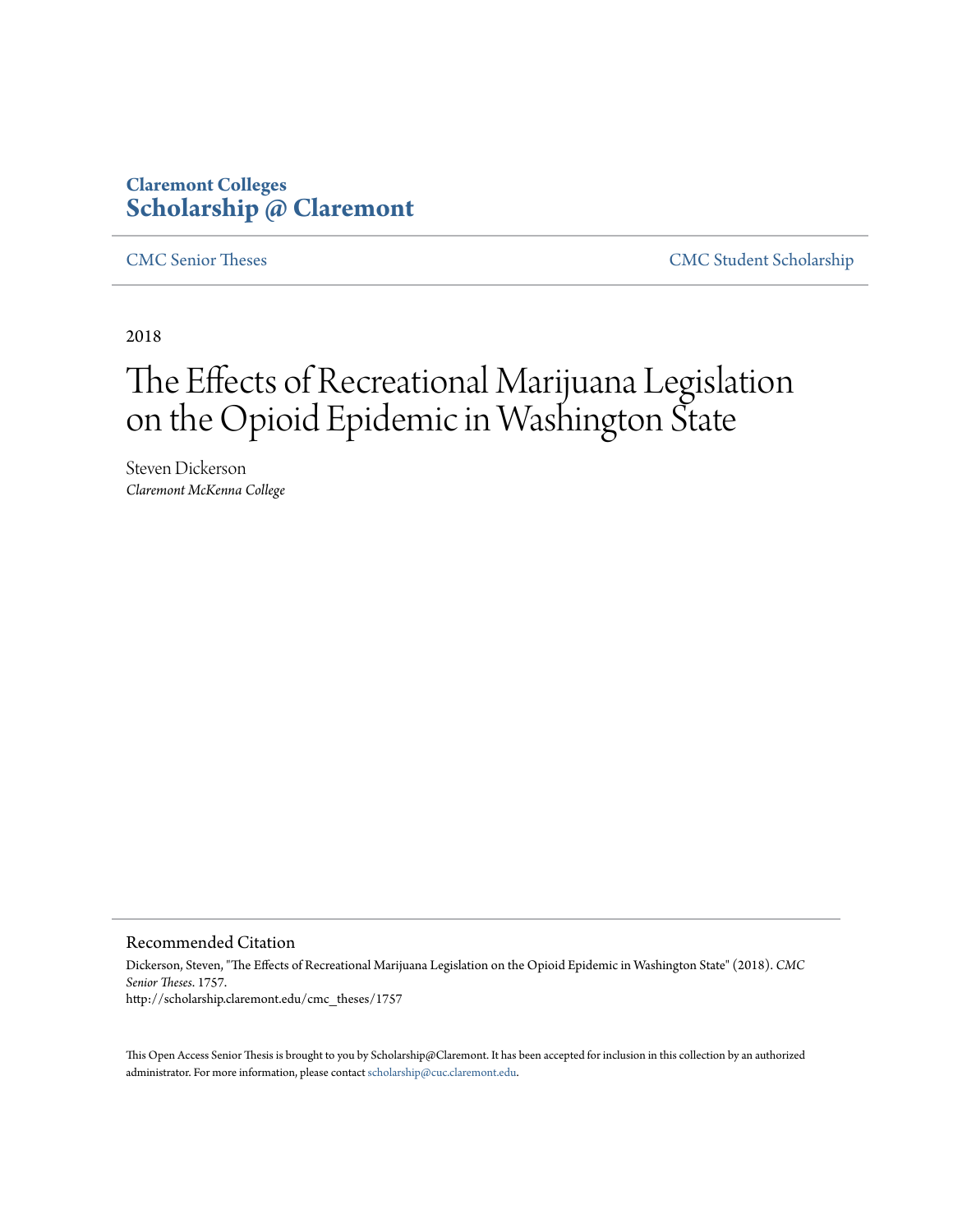### Claremont McKenna College

The Effects of Recreational Marijuana Legislation on the Opioid Epidemic

in Washington State

Submitted to Professor David Bjerk

By: Steven Reid Dickerson Jr.

for Senior Thesis Fall 2017 December 4th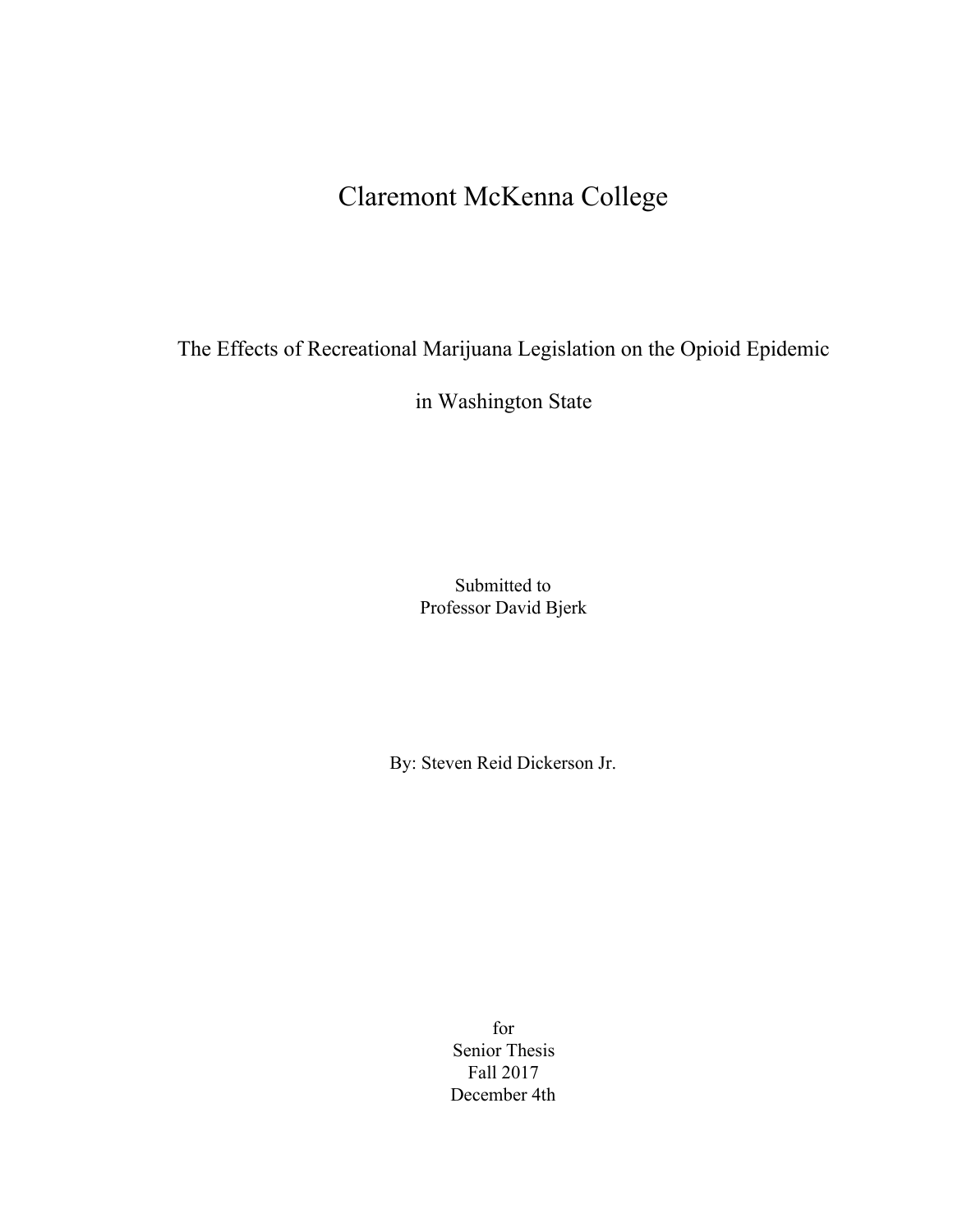## **Table of Contents**

| <b>Abstract</b>                                           | $\boldsymbol{2}$ |
|-----------------------------------------------------------|------------------|
| <b>Acknowledgments</b>                                    | 3                |
| <b>Introduction</b>                                       | 4                |
| <b>Literature Summary</b>                                 | 7                |
| A History of the Opioid Epidemic                          | $\overline{7}$   |
| The History of Marijuana Legislation in the United States | 10               |
| The Effect of Marijuana Laws on Opioid Usage              | 12               |
| <b>Data</b>                                               | 13               |
| Opioid Overdose Crude Death Rate                          | 14               |
| Self-Reported Drug Usage                                  | 15               |
| <b>Treatment Admissions</b>                               | 15               |
| <b>Empirical Strategy</b>                                 | 16               |
| <b>Analysis</b>                                           | 19               |
| Opioid Overdose Crude Death Rates                         | 19               |
| Self-Reported Opioid Usage                                | 24               |
| <b>Opioid Treatment Admissions</b>                        | 25               |
| <b>Results</b>                                            | 31               |
| Limitations and Critiques                                 | 33               |
| <b>Conclusion</b>                                         | 34               |
| <b>References</b>                                         | 36               |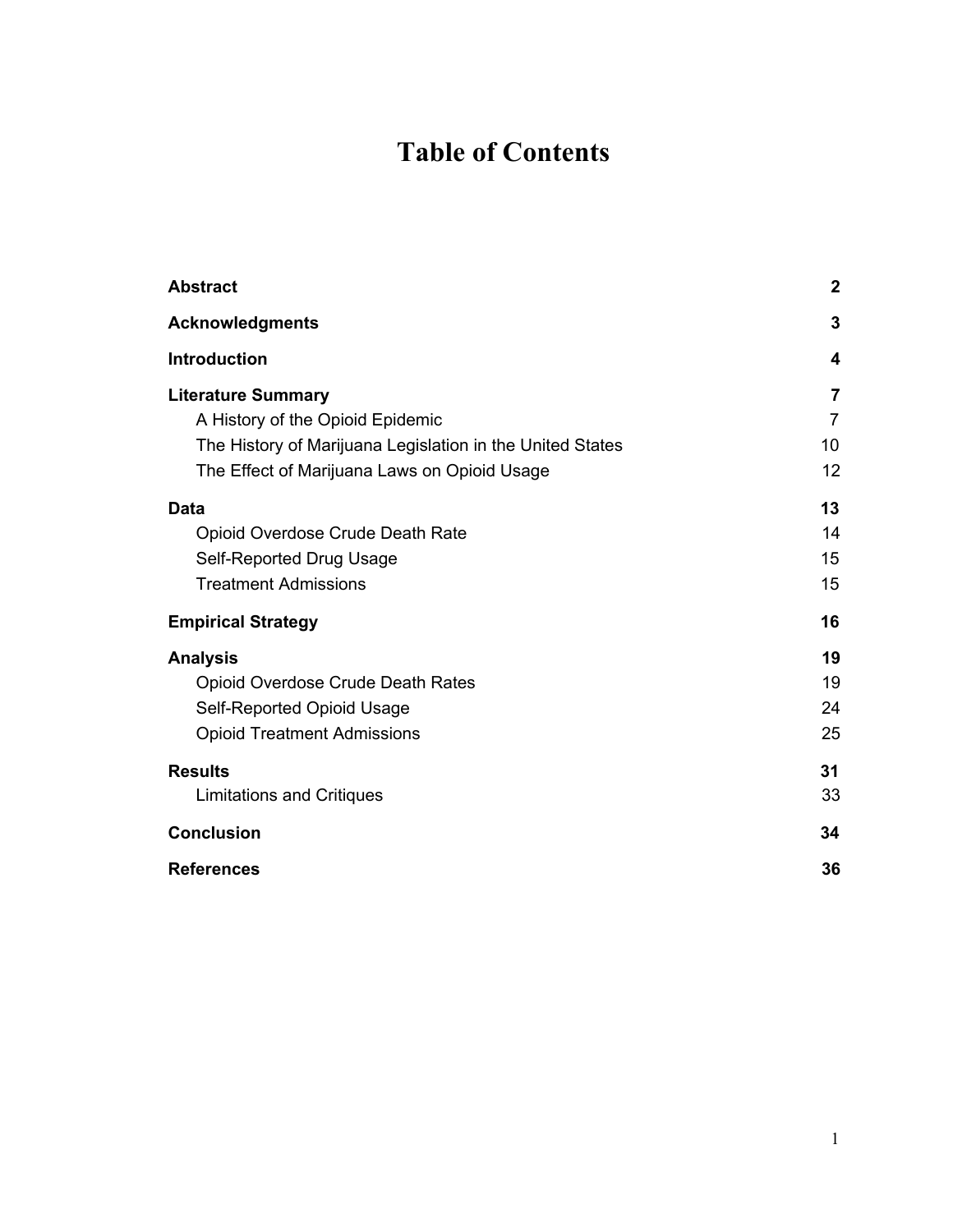#### **Abstract**

<span id="page-3-0"></span>This paper analyzes the impact of the 2012 legalization of recreational marijuana in Washington State on opioid abuse. Using synthetic control methodology, this paper finds that the legislation prevented 638 overdose deaths and lead to over 3600 individuals seeking treatment for opioid abuse disorders. Due to the large health, social, and economic impacts of the opioid epidemic, further research should be conducted into ways to reduce the number of opioid prescriptions, the number of opioid overdoses, and opioid abuse generally.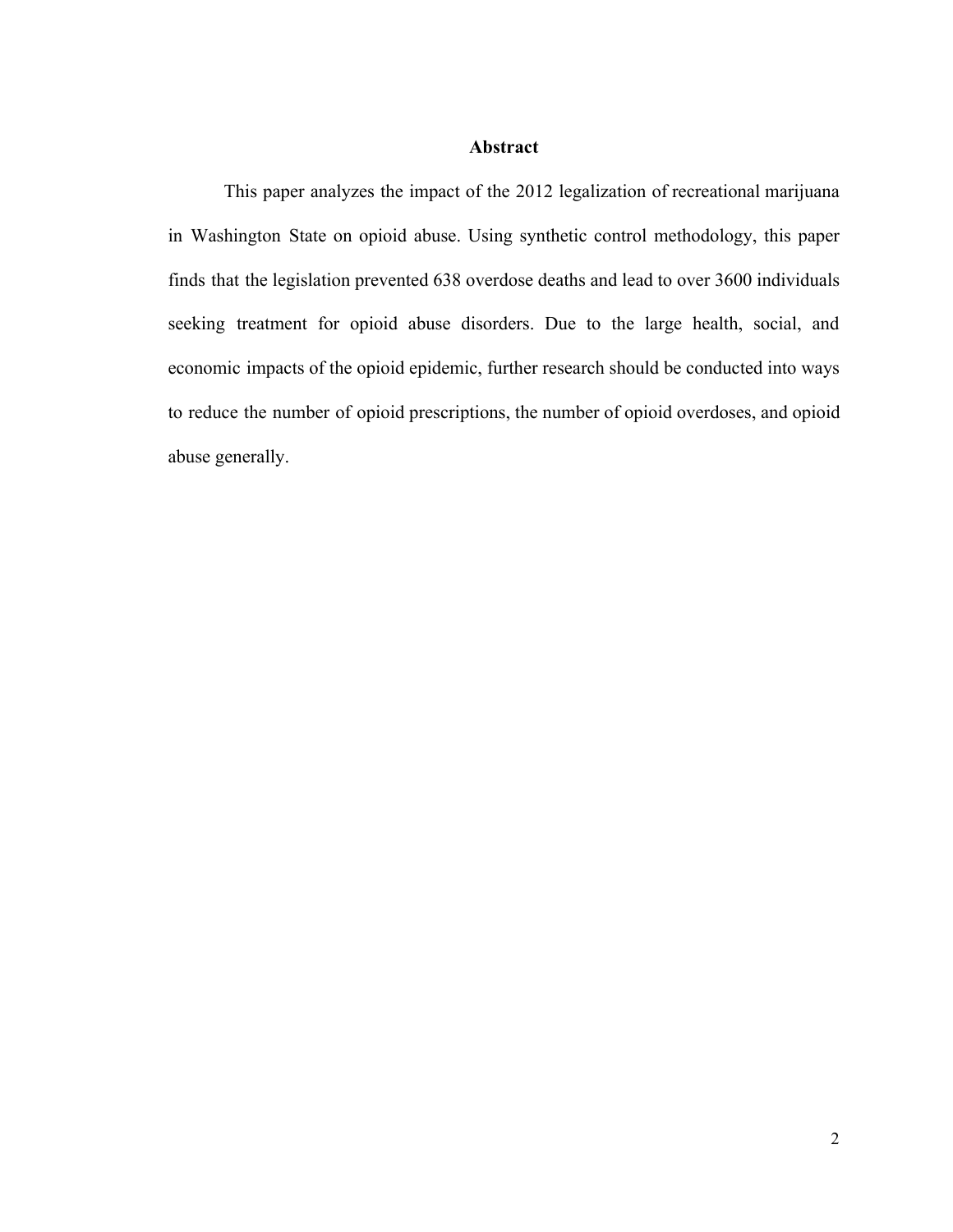#### **Acknowledgments**

<span id="page-4-0"></span>I would like to thank my thesis reader Professor David Bjerk for his guidance, advice, help, tolerance of my mediocre drafts, and outdoor adventure stories, Professor Yong Kim for his constructive criticism and counseling, Professor Angela Vossmeyer for her guidance and career advice, Professor Shannah Rose for her courses which developed and shaped how I think about public policy, and to all of my professors and teachers who have helped and inspired me in my academic pursuits. I would also like to thank Dr. Justin Fitzpatrick for his friendship, inspiration, and mentorship in my academic, personal, and videogame related pursuits throughout my life, I would like to thank all of my friends, Sam the wise for his honest advice, Luke the brave for his cooking, Devin the understanding for his understanding, Nedim for many things, Nicky, Steen, Amit, Rob, Max, Max, Spence, Kelly, Leah, and Jenna, and I would like to thank Chris Stapleton, Brockhampton, Tame Impala, and Pinegrove whose music has been in constant rotation during my thesis creation. Finally, I'd like to thank my mother and father for everything.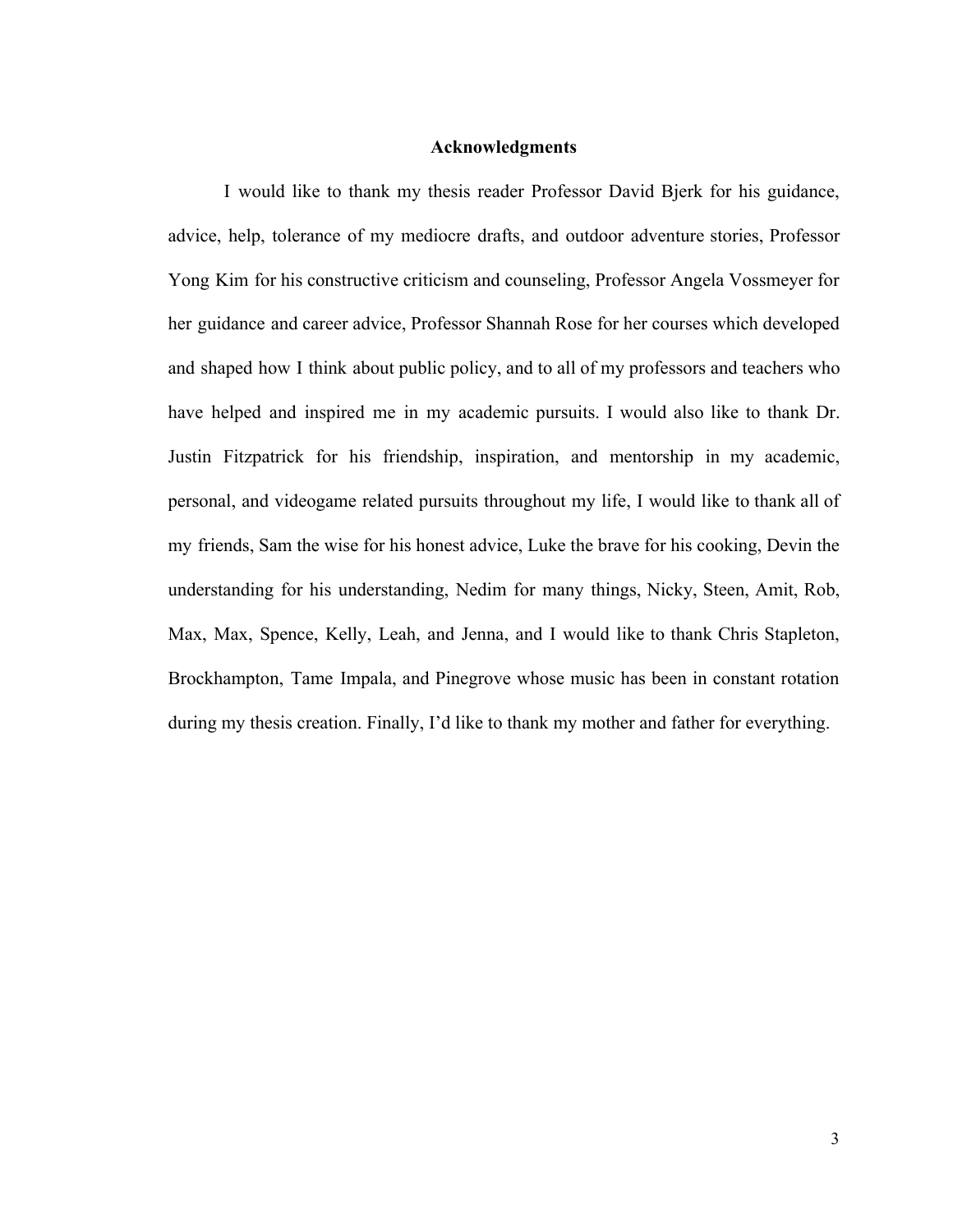The Effects of Recreational Marijuana Legislation on the Opioid Epidemic in

Washington State

Steven Reid Dickerson Jr.

#### **Introduction**

<span id="page-5-0"></span>The negative impacts of opioids in the United States cannot be overstated: in 2015 there were 33,091 overdose deaths caused by opioids, 12,989 of which were due to the illicit opioid heroin. The heroin death rate increased 22.2% and total opioid related deaths increased 15.5% from 2014 to 2015 (David et al., 2016). On average someone dies from an opioid related overdose about every 15 minutes.

Opioids are a class of drug that includes prescription pain relievers (oxycodone, hydrocodone, codeine), illegal pain relievers (heroin), and synthetic opioids (fentanyl). Opioids treat chronic pain conditions but they also produce a feeling of euphoria. This feeling causes many opioids to be highly addictive— even when taken as prescribed by a physician (National Institute on Drug Abuse, 2017).

The sale of prescription opioid pain relievers quadrupled in the U.S. from 1999 to 2010 and opioid overdose death rates almost quadrupled over a similar period, from 1999 to 2008 (Center for Disease Control and Prevention, 2011).

During this same time period, various states began to legalize medical, and eventually, recreational marijuana. California was the first state to legalize medical marijuana in 1996 and Washington quickly followed suit in 1998 (Eddy, 2010). In November of 2012, Washington state legalized recreational marijuana use through ballot Initiative 502, which took effect on December 1, 2012 (Subbaraman and Kerr, 2016).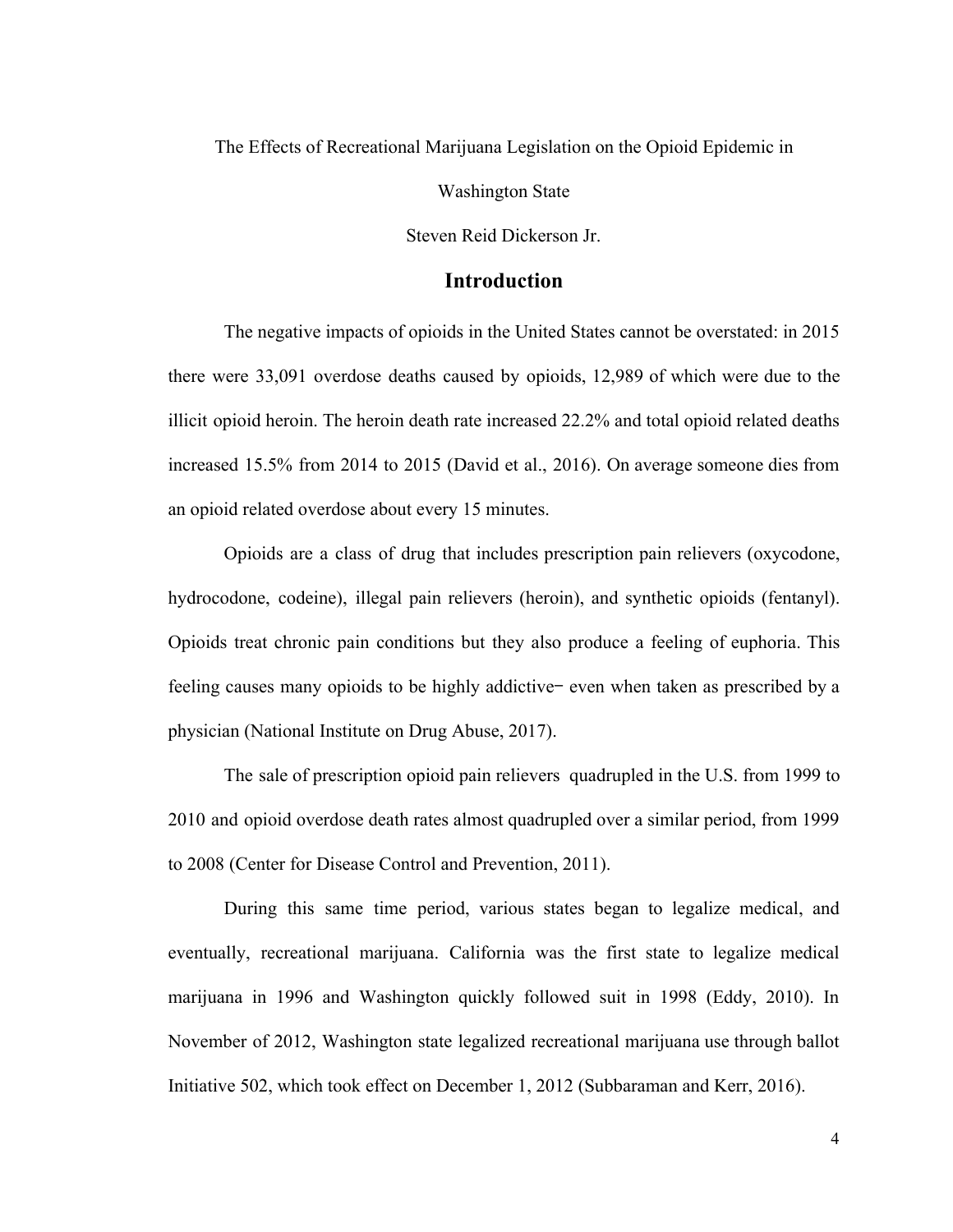Thes legalization of medical marijuana opened the door for physicians to prescribe medical marijuana to treat chronic pain instead of opioids. Although medical literature has not reached a consensus on the possible long term effects of marijuana, there is growing consensus that marijuana can be effectively used to treat chronic and neuropathic pain (Hill, 2015). Furthermore, physicians have begun to argue that marijuana can be explicitly used to treat opioid use disorders (Hurd, 2017).

Previous literature has found a causal effect between states with medical marijuana legalization and a decrease in the level of opioid overdose death rates (Bachhuber et al., 2014; Cer[dà](https://www.ncbi.nlm.nih.gov/pubmed/?term=Cerd%26%23x000e0%3B%20M%5BAuthor%5D&cauthor=true&cauthor_uid=27631755) et al., 2016; Shi, 2016). However, a recent study by Jacobson et al. (2017) has found that these effects do not hold in states that do not have dispensaries, which facilitate the retail sale of marijuana to qualified patients. This study draws upon Pacula et al. (2015), who showed that states with dispensaries had higher rates of medical marijuana usage, to conclude that "broader access to medical marijuana facilitates substitution of marijuana for powerful and addictive opioids". My study focuses on the effects of the marijuana policy that allows the broadest access to marijuana, the legalization of recreational marijuana, on opioid abuse.

However, I am not the first person to study this relationship. Barnett et al. (2017) studied the impact of the legalization of recreational marijuana in Colorado on opioid overdose rates. They use an interrupted time series model with monthly overdose data and find that the recreational marijuana legislation lead to a 6.5% decrease in opioid related deaths. I expand upon this result by employing a different empirical strategy to study the effects of recreational marijuana in Washington State instead of Colorado.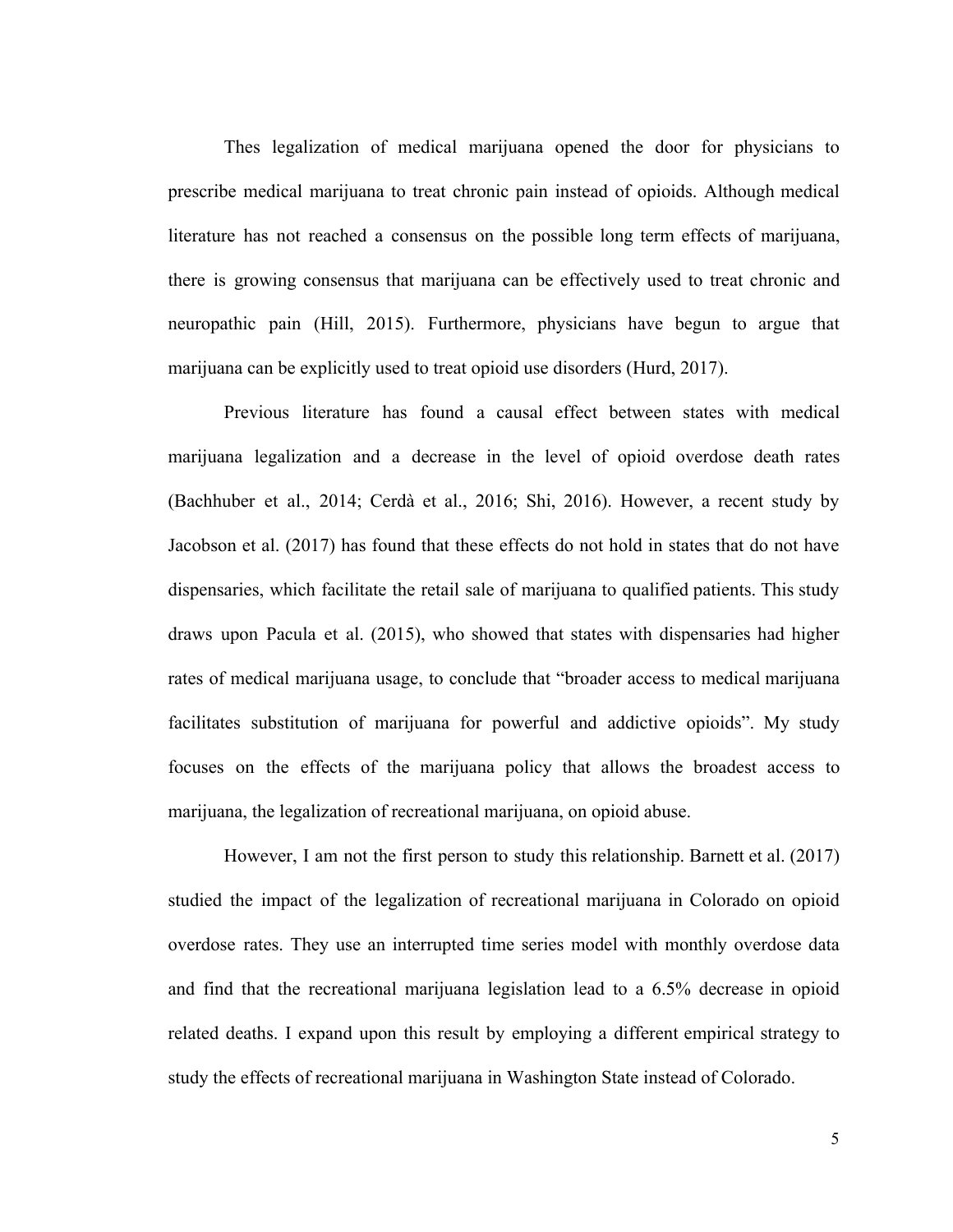This paper provides succinct and relevant analysis on the effects of the recreational legalization of medical marijuana in Washington State on opioid abuse, treatment, and overdose deaths. This paper employs a synthetic control methodology with two commonly used datasets, the Treatment Admissions Episode Data Set (TEDS-A), and mortality overdose data provided by the National Vital Statistics System (NVSS) in order to estimate the effect of the legislation. I also use summary statistics from the National Survey on Drug use and Health (NSDUH) in order to help contextualize and corroborate these results.

The legalization of recreational marijuana could lead to a decline in the rates of opioid abuse and overdose by allowing individuals to shift away from using opioids to using marijuana to treat chronic pain conditions, by allowing individuals to use marijuana to lessen the negative effects of withdrawal symptoms, or by further destigmatizing the prescription of medical marijuana in place of opioids. However, the legalization of recreational marijuana could also lead to an increase in the rates of opioid abuse by providing a legal gateway drug to opioids or by destigmatizing general drug usage.

My analysis finds that recreational marijuana legalization in Washington State lead to a reduction in opioid overdoses but an increase in treatment admissions relative to a synthetic control group. However, due to the nature of the synthetic control methodology, causal inference remains intricate. I expand upon this in the empirical strategy and analysis sections. Self-reported opioid usage declines over this time period as well.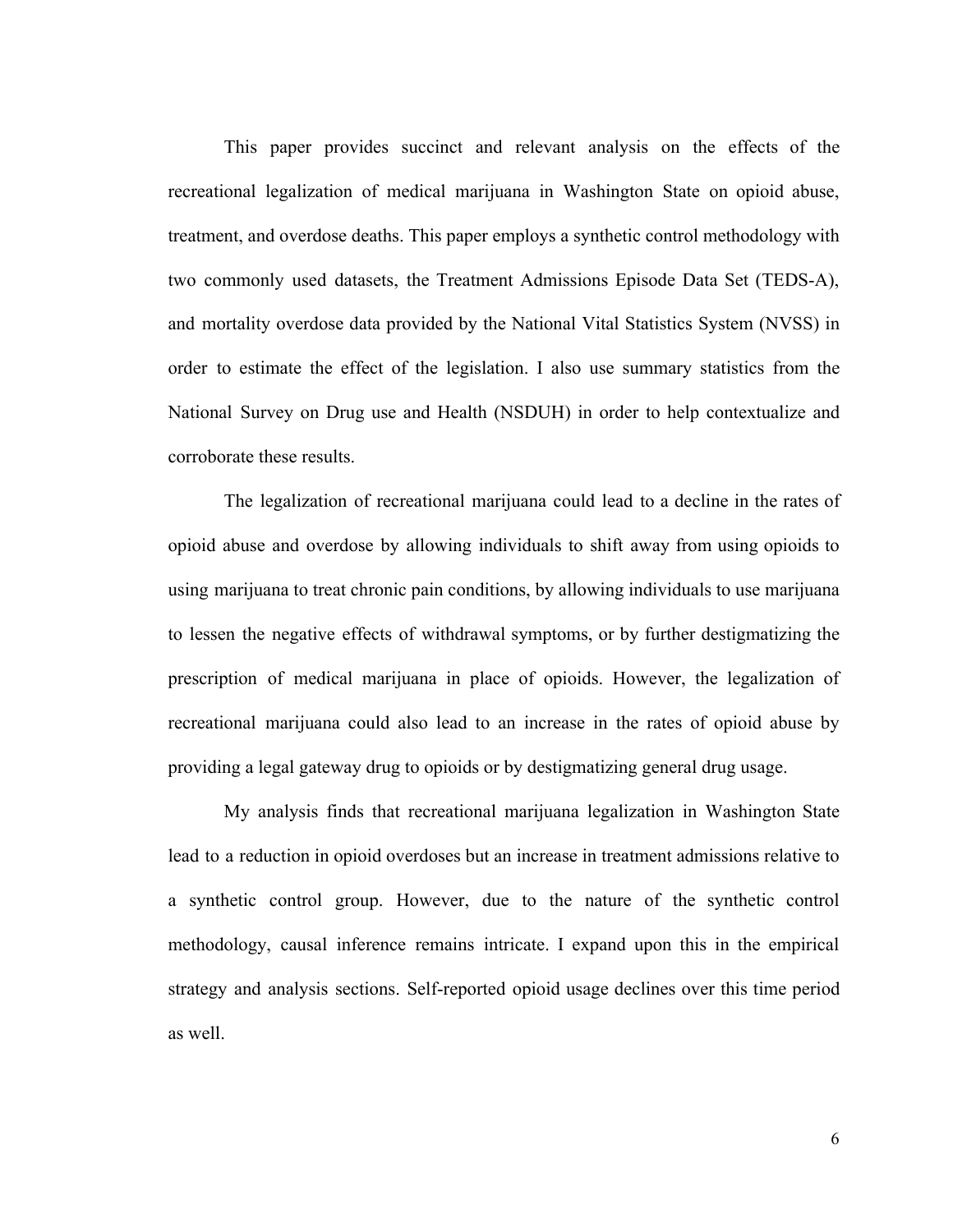This paper is divided into 6 additional sections. The literature summary surveys the existing literature base. The data section presents the data sets. The empirical strategy section discusses the analysis techniques. The analysis section studies the data. The results section summarizes the findings. And the conclusion contextualizes the results and offers a direction for future research.

#### **Literature Summary**

<span id="page-8-0"></span>The literature summary is broken up into three sections. The first section analyzes the opioid epidemic, the second section presents the history of marijuana laws in the United States and Washington, and the third section examines the recent literature on how marijuana laws affect opioid trends.

#### **A History of the Opioid Epidemic**

<span id="page-8-1"></span>The opioid epidemic has many causes. The most direct are the aggressive, misrepresentative, and criminal advertising of OxyContin by Purdue Pharma in the 1990s and the changing beliefs about pain management in the United States (Lembke, 2012; Zee, 2009).

Beginning in 1996, Purdue Pharma (owners of OxyContin), aggressively marketed OxyContin, a sustained release oxycodone preparation (an opioid), to physicians around the country and misrepresented the risk of addiction (Maxwell, 2011). Purdue Pharma marketed OxyContin as having a risk of addiction at less than 1%, when the true risk was much higher. This marketing campaign helped grow OxyContin sales from \$48 million in 1996 to nearly \$1.1 billion in 2000 (Zee, 2009). In 2007, Purdue Pharma plead guilty to "misbranding OxyContin, a prescription opioid pain medication,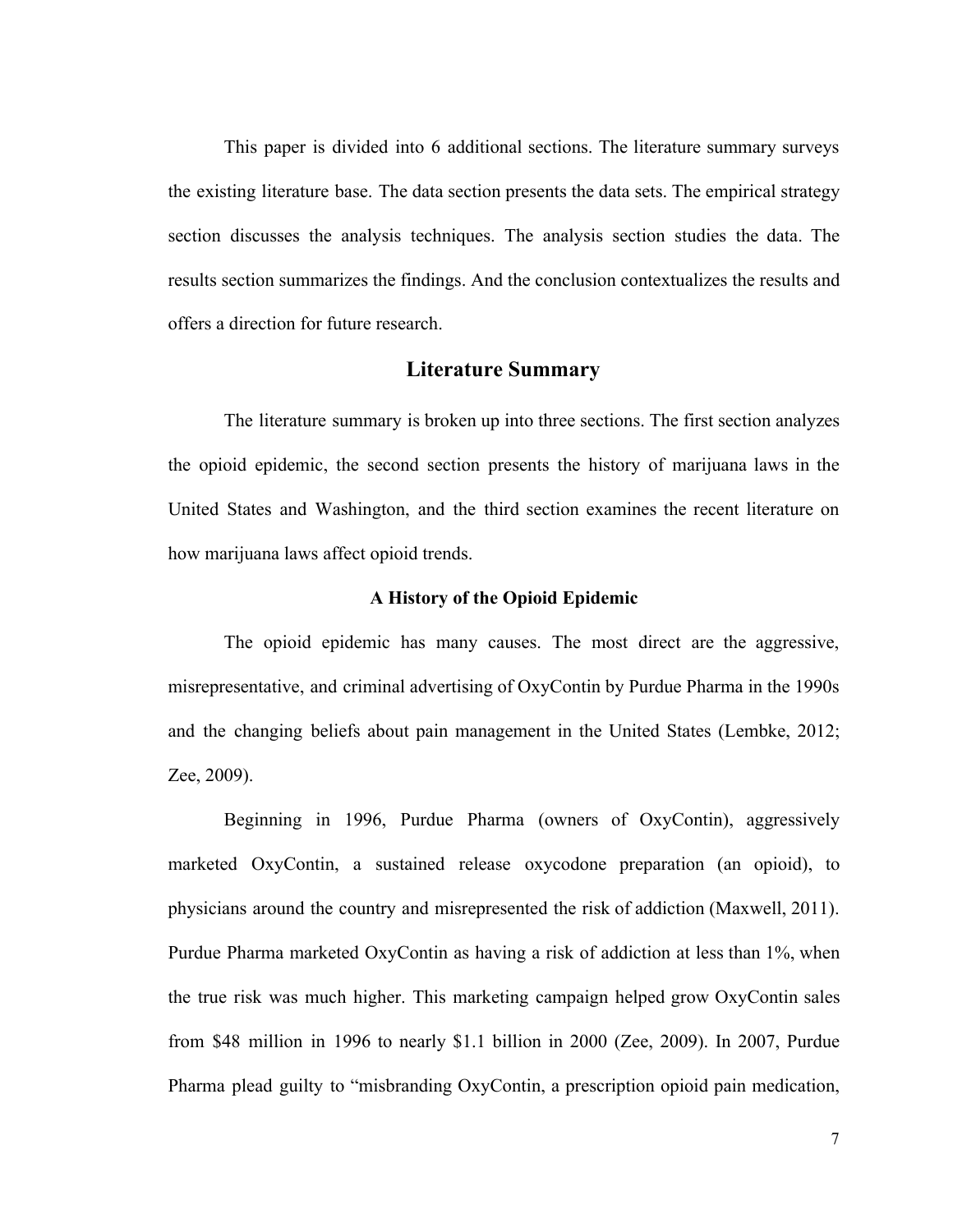with the intent to defraud or mislead… as less addictive, less subject to abuse and diversion, and less likely to cause tolerance and withdrawal than other medications" and paid monetary sanctions totaling \$600 million (United States of America v. The Purdue Frederick Company, Inc., Et Al., 2007).

This issue was greatly exacerbated in Florida, and a few other states including Texas, by the existence of "pill mills", profit-motivated rogue pain clinics that misprescribed and over prescribed prescription opioids, and "doctor shopping", where an individual receives multiple prescriptions from different providers, in the 2000s (Chen et al., 2013; Chakravarthy et al., 2012; Alexander et al., 2016). Through a series of Prescription Drug Monitoring Program laws, pill mill laws, and raids carried out by the Drug Enforcement Agency, many of these operations have been shut down and opioid overdose rates have declined (Boyle et al., 2015; Herter et al., 2014). As of June 2012, every state and Washington D.C. had a Prescription Drug Monitoring Program in order to help physicians prescribe opioids more cautiously and responsibly, but further research needs to be done to judge their effectiveness at reducing opioid abuse and overdoses (Gugelmann et al, 2012).

Shifting opinions about how pain should be treated have also contributed to the opioid epidemic. Recently, with the improvement of medicine, there has been a paradigm shift from pain being a positive sign of vitality to pain being a symptom that doctors should aim to totally eliminate (Lembke, 2012). While this is a shift that is hard to quantify, it is important to consider when thinking about the incredible amount of prescriptions for opioids.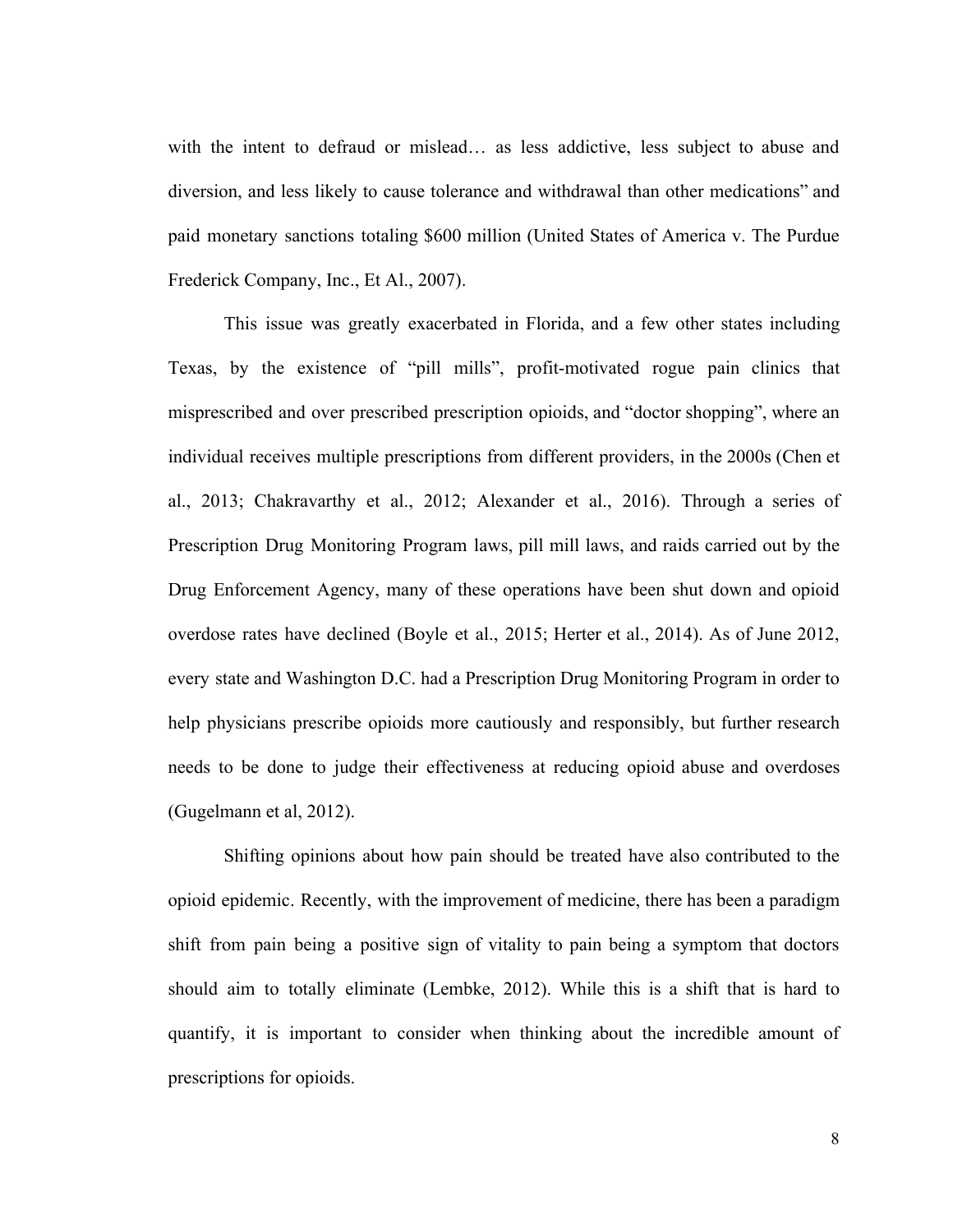There is also an economic component to the opioid epidemic: as the unemployment rate increases by 1% then the opioid overdose emergency department visit rate has been shown to increase by 3.6% (Hollingsworth, 2017). There were also a myriad of other forces, incorrect prescribing practices, accessible legal and illegal supplies, and lethargic government responses, that contributed to the opioid epidemic (Maxwell, 2011).

The opioid epidemic wreaks havoc indiscriminately but there are more pronounced effects in certain demographic groups. The most common individuals to die from a drug overdose are white males between the ages of 25 and 54 (Hedegaard et al., 2017). In 2015, 2 million Americans (12 and older) had a substance use disorder involving prescription pain relievers and 591,000 had a substance use disorder involving heroin (Center for Behavioral Health Statistics and Quality, 2016).

After 2010, the landscape of the opioid epidemic began to change significantly. Heroin and fentanyl (a synthetic opioid) have been the major driving forces behind the soaring overdose rates (David et al., 2016). The number of heroin-related deaths was pretty constant from 2002-2010 but have increased in each subsequent year, possibly as a response to a reformulated abuse-deterrent formulation of oxycodone, which lead to a decrease in the abuse of oxycodone (Cicero et al., 2012, Dart, et al., 2015). The percentage of deaths from drug overdoses involving heroin tripled from 2010 to 2015 and the percentage of overdose deaths from synthetic opioids (such as fentanyl and tramadol) also tripled over this same time period (a time when total drug overdoses were also increasing) (Hedegaard et al., 2017).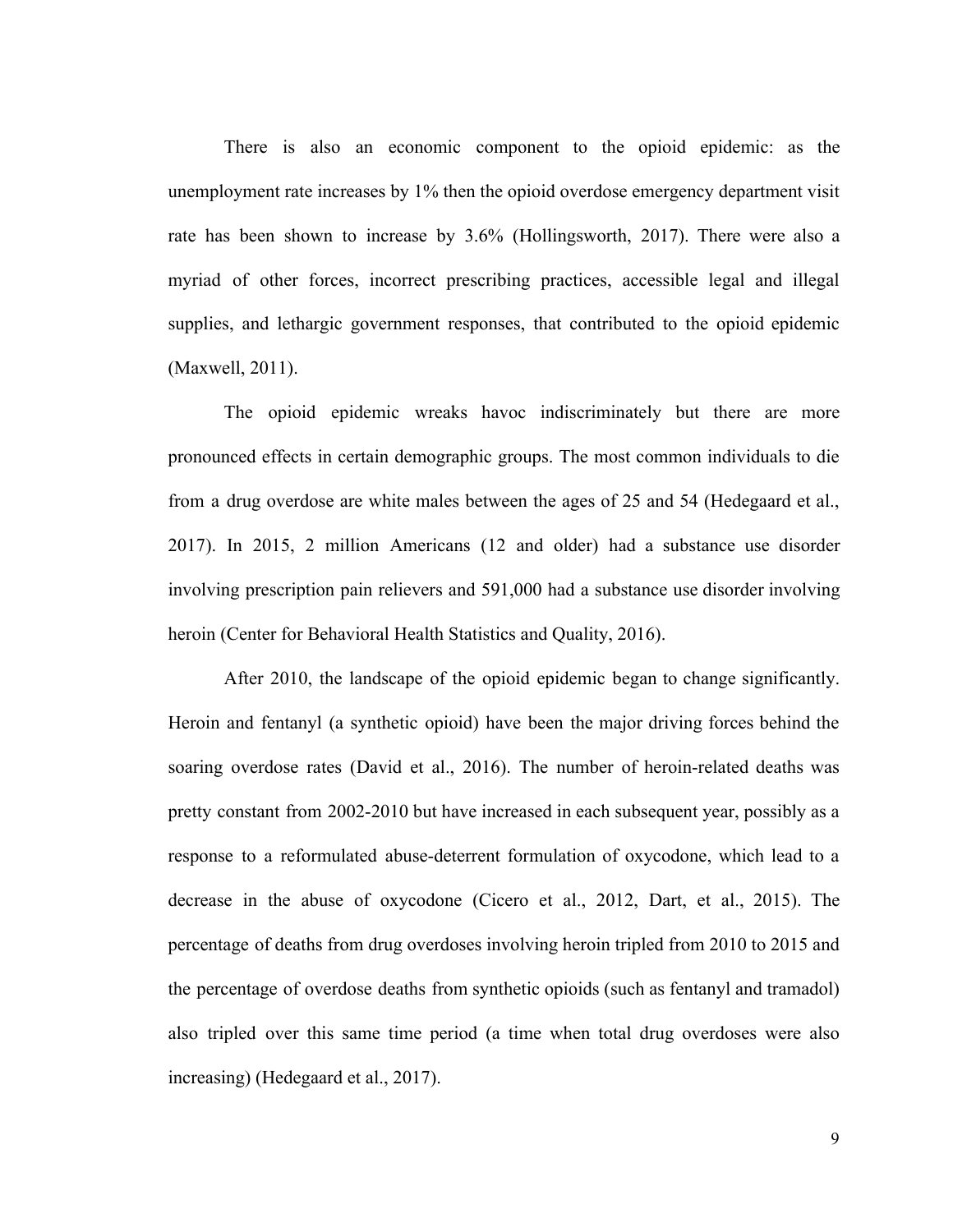This epidemic has lead to a wide variety of responses at the state and national level. In early 2016, Congress passed the 21st Century Cures Act which provided \$1 Billion in new funding to combat the opioid epidemic- primarily through increasing access to substance use disorder treatment (The White House, 2016), and in 2017, the Center for Disease Control and Prevention (CDC) awarded an additional \$29 million to 44 states and the District of Columbia to help combat the opioid epidemic (Center For Disease Control and Prevention, 2017). A majority of states have also implemented naloxone access laws and good samaritan laws; both these pieces of legislation were estimated to reduce opioid-related deaths by 9 to 11%, but the effects of good samaritan laws were not statistically significant (Argys, 2017).

The opioid epidemic has had obscene impact in terms of loss of life, but it also has impacted the economy as a whole. The opioid epidemic has been shown to have strong negative effects on employment-to-population ratios and labor force participation rates (Glenn et al., 2017). In 2013, the economic burden of prescription opioid overdose, abuse, and dependence was estimated to be \$78.6 billion (Florence, 2016), and this number may have increased to \$92 Billion in 2014 (Meisel et al., 2016).

#### **The History of Marijuana Legislation in the United States**

<span id="page-11-0"></span>The first known usage of marijuana in the United States was in 1611 when Jamestown settlers used it in hemp production. The usage of marijuana for medical purposes soon followed. During the 1800s and early 1900s marijuana was widely prescribed by physicians and pharmacists for a variety of illnesses (Chriqui et al., 2002). Marijuana became illegal with the Marihuana Tax Act of 1937 and its position was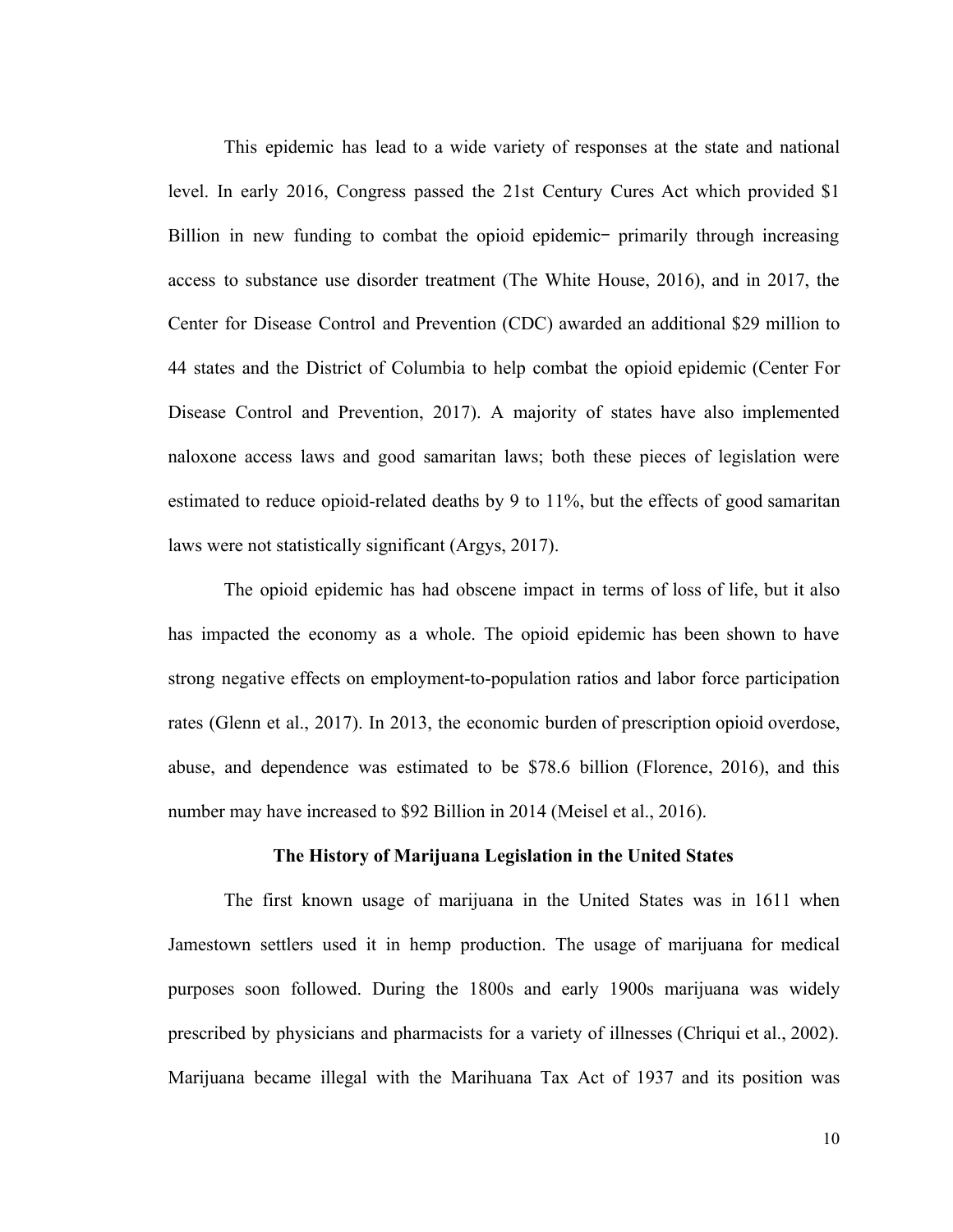solidified with the Controlled Substance Act of 1970 (Kamin 2014). As states began to legalize marijuana, they created a paradox of legality where marijuana was illegal at the federal level, but legal at the state level (Grabarsky 2013).

In contrast to the incredible economic cost of the opioid epidemic, medical and recreational marijuana legislation generates huge revenues for States. In 2016 Washington State and local governments collected \$65 million from recreational marijuana sales (Washington State Department of Revenue, 2017) and in 2016, Colorado State and local governments collected \$193 million in taxes from recreational marijuana sales (Colorado Department of Revenue, 2017).

Although the medical literature has not reached a consensus on the possible long term effects of marijuana, there is unambiguous consensus that marijuana is less harmful that prescription opioids and there is a growing consensus that marijuana can be effectively used to treat pain and neuropathic pain (Hill, 2015). Furthermore, physicians have begun to argue that marijuana can be explicitly used to treat opioid use disorders (Hurd, 2017).

There are also some other effects of marijuana legalization that are worth considering when making policy decisions. Medical marijuana laws might increase the labor supply of older adults— which could be particularly important when considering the toll the opioid epidemic is taking on the current labor supply (Maclean and Nicholas, 2016). In general medical marijuana laws have not had particularly negative effects (Hall and Weier, 2015). However, medical marijuana legalization is associated with higher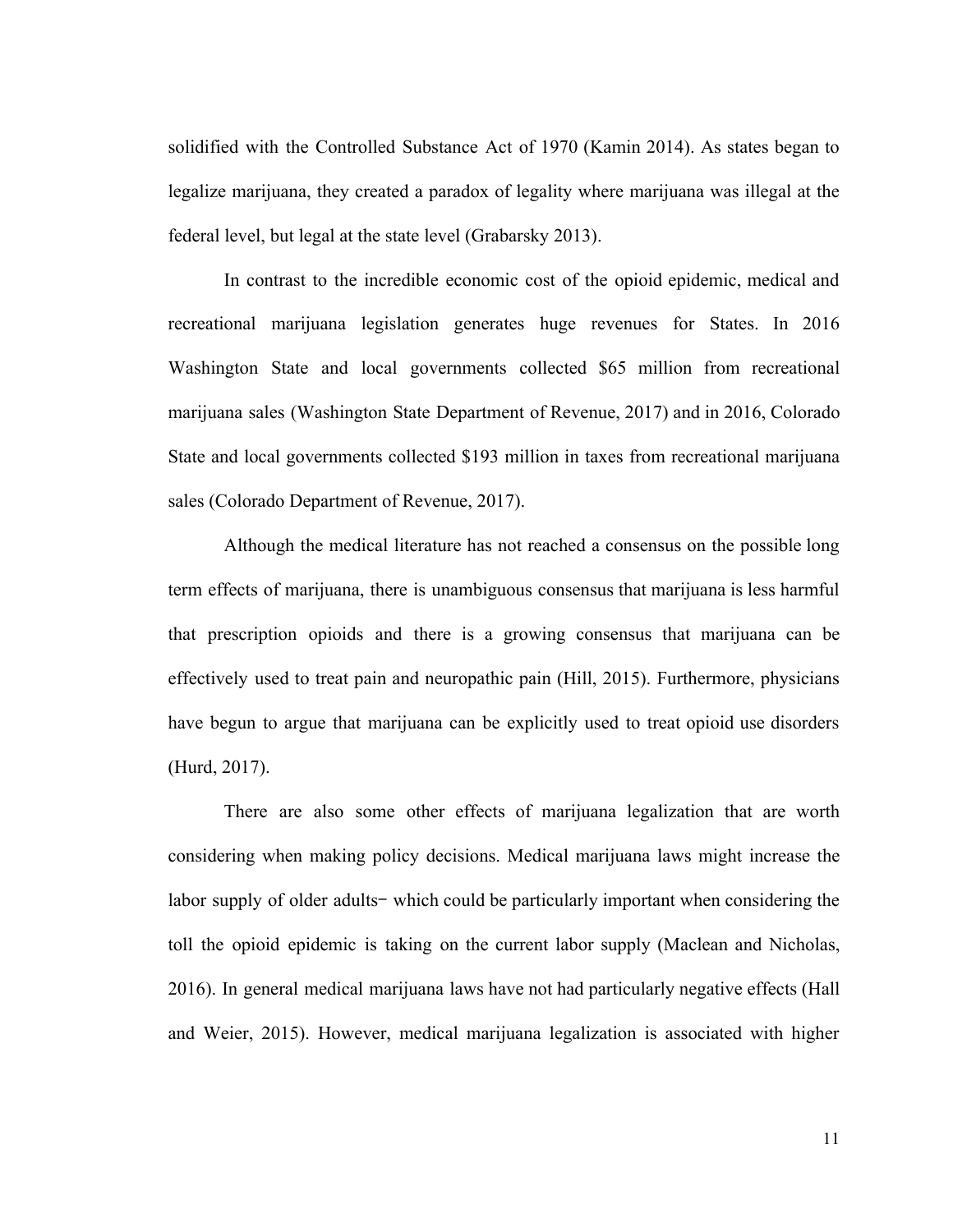rates of health care visits– particularly related to edible marijuana products (Heard et al., 2015).

#### **The Effect of Marijuana Laws on Opioid Abuse**

<span id="page-13-0"></span>Medical marijuana laws have allowed physicians to substitute away from opioid prescriptions and shift towards marijuana when treating a variety of medical issues (Jacobson et al., 2017). Before 2010, medical marijuana laws had been shown to decrease opioid overdoses and other opioid related harm (Bachhuber, et al., 2014, Cerd[à](https://www.ncbi.nlm.nih.gov/pubmed/?term=Cerd%26%23x000e0%3B%20M%5BAuthor%5D&cauthor=true&cauthor_uid=27631755) et al., 2016, Shi, 2016). However, a recent study concluded that only states with dispensaries, which make it easier to obtain medicinal marijuana, experience reductions in opioid overdoses (Jacobson et al., 2017).

This study by Jacobson et al. (2017) uses a difference-in-differences strategy that compares opioid abuse indicators in medical marijuana states versus states where medical marijuana is illegal. They use an event study analysis to estimate the effects after legalizing medical marijuana to assess the causal impact of the legislation. They find that when a state legalizes dispensaries as part of their medical marijuana legislation this leads to a decrease in opioid overdoses and a decrease in treatment admissions for opioid abuse. Jacobson et al. (2017) use treatment admissions as a proxy for opioid abuse instead of analyzing them on their own. I interpret treatment admissions differently and will discuss this in the results section.

A recent study by Barnett et al. (2017) use an interrupted time series model with monthly overdose data and find that the 2012 recreational marijuana legalization in Colorado lead to a 6.5% in opioid related deaths. However, they do not present a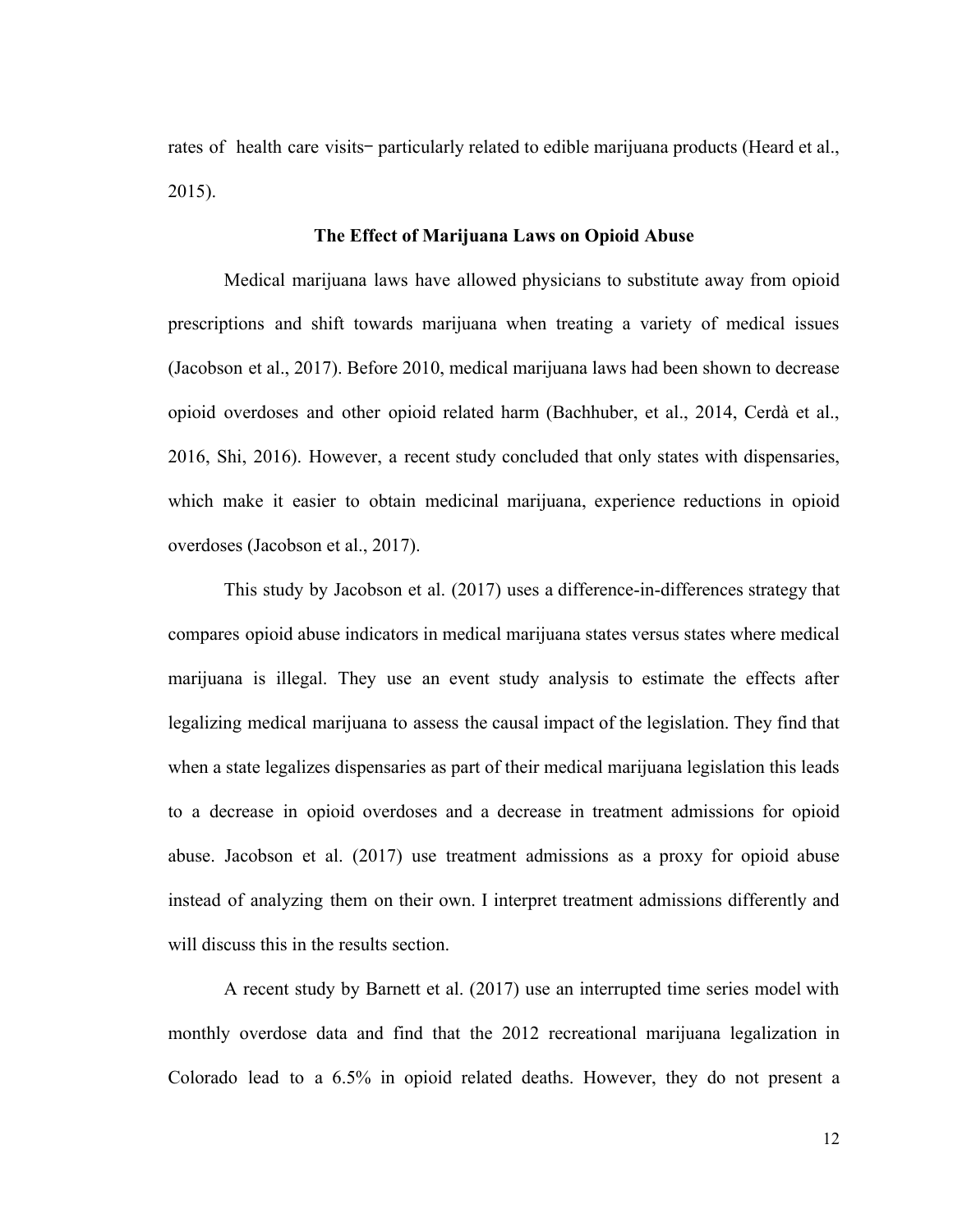compelling argument about the causal impact of the recreational marijuana legislation because they lack a reasonable counter-factual for comparison.

They try to get around this issue by including two states, Nevada and Utah, as covariates in their regression analysis. But neither state has similar pre-treatment trends, so they do not serve as accurate control groups. Nevada follows a different trend particularly over the 2007-2012 period and Utah follows a similar trend but has an approximately 60% larger increase in their opioid overdose fatalities over the 2001-2012 period.

Because this study fails to effectively control for larger regional or national trends in the opioid epidemic, their causal interpretation is tenuous. However, this study does control for Colorado's Prescription Drug Monitoring Program which passed the same year as Washington's Prescription Monitoring Program (Washington State Department of Health, 2017). Barnett et al. (2017) found that their results held when Colorado made their Prescription Drug Monitoring Program mandatory.

#### **Data**

<span id="page-14-0"></span>This paper examines data by state and year on overdose deaths, self-reported data on opioid usage, and data for the number of admission to treatment facilities for opioid abuse.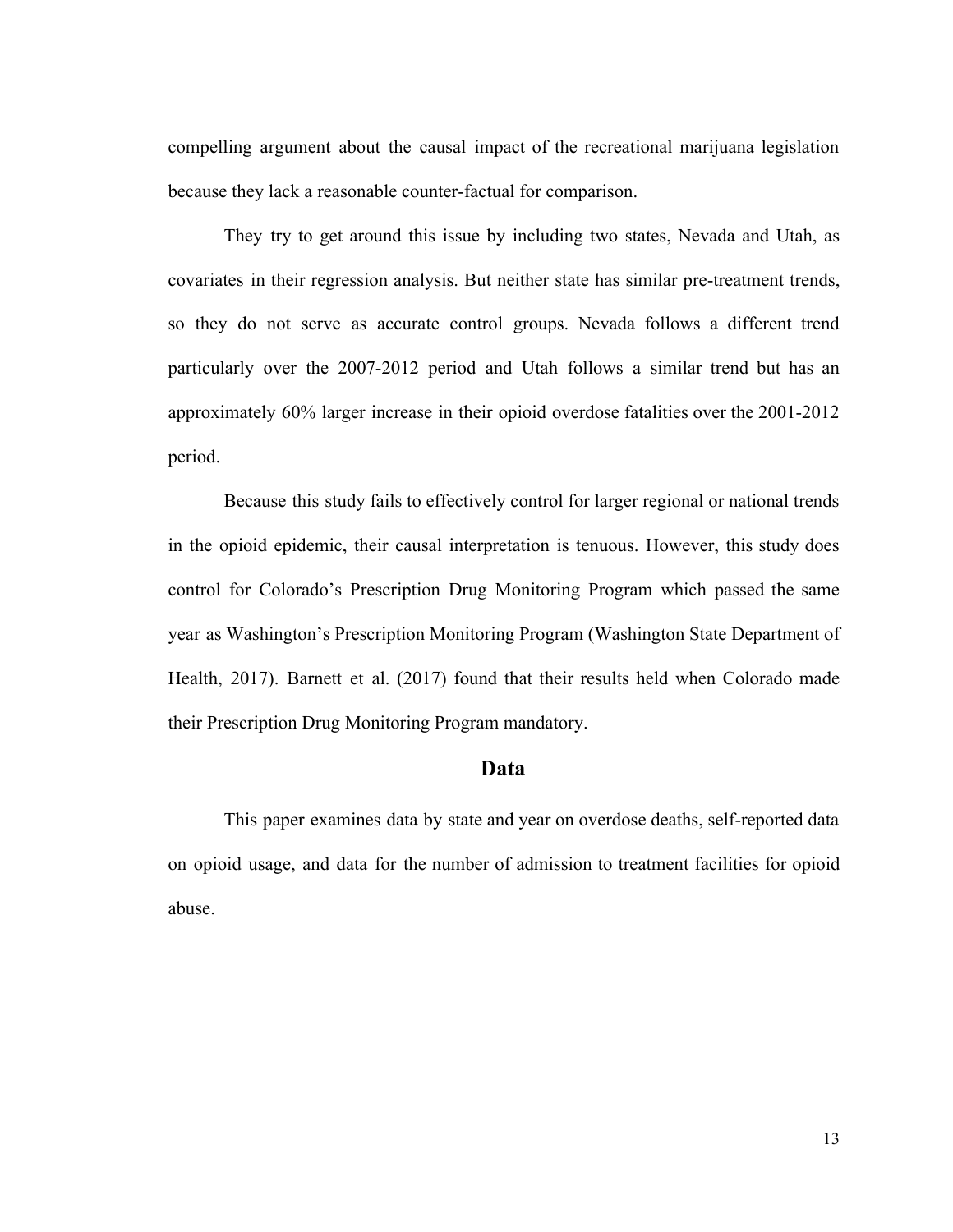#### **Opioid Overdose Crude Death Rate**

<span id="page-15-0"></span>The data on overdose deaths is provided through Center for Disease Control's (CDC) Wide-ranging Online Data for Epidemiologic Research (WONDER) system. The <sup>1</sup> WONDER multiple cause of death system provides data on overdose deaths from 1999-2015 by state and year. WONDER uses mortality data provided to the National Center for Health Statistics by the Vital Statistics Cooperative Program which uses information from all death certificates filed in the fifty states and the District of Columbia to generate detailed mortality information. These mortality records include coded information about cause of death.

In line with Jacobson et al. (2017), I have chosen to use the International Classification of Disease 10th revision (ICD-10) codes. I tallied every death record by year and by state that included one of the external cause of death and mortality codes, X40-X44, X60-64, X85, and Y10-Y14 and the drug identification codes T40.1-T40.4. These codes correspond to all types of death (unintentional, suicide, assault, or deaths of unclear intent) related to prescription, illicit, or synthetic opioids. From this database, I have also chosen to look at the opioid overdose crude death rate (per 100,000 individuals), as opposed to total number of deaths, in order to adjust for changing population sizes.

<sup>&</sup>lt;sup>1</sup> Further information on WONDER is available at, [https://wonder.cdc.gov/wonder/help/main.html#.](https://wonder.cdc.gov/wonder/help/main.html#)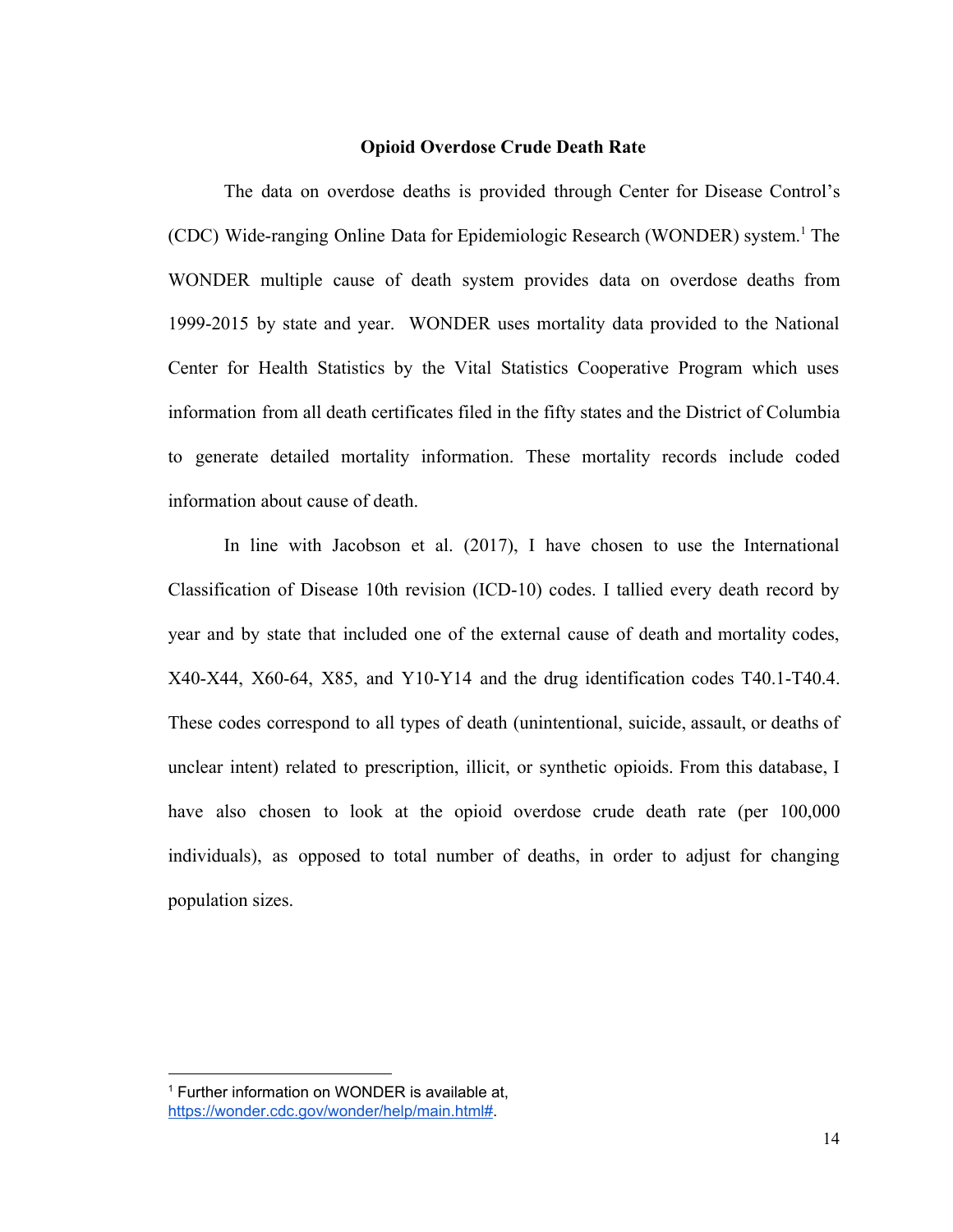#### **Self-Reported Opioid Usage**

<span id="page-16-0"></span>The data on self-reported drug usage is provided through the National Survey on Drug Usage and Health (NSDUH) which is administered SAMHSA. The NSDUH which is an annual nationwide survey involving interviews with approximately 70,000 individuals aged 12 and older. This survey is conducted by a Research Triangle Institute (a nonprofit that provides research services) professional who visits each of the selected households and administers the NSDUH, which covers a wide variety of drug usage and mental health topics.<sup>2</sup> The state estimates in the publicly released survey results are based on a survey-weighted hierarchical Bayes estimation approach and they are generated by Markov Chain Monte Carlo techniques.

This study uses responses by state and year to a prompt about whether an individual uses or has used (in the last year) a pain reliever in any way that was not instructed by a doctor. Unfortunately, the NSDUH is only publicly available by state and year starting in 2009 and the SAMHSA stopped asking about pain reliever misuse in 2014, so responses to this question are only available from 2009 to 2014.

#### **Treatment Admissions**

<span id="page-16-1"></span>The data for the number of admissions to treatment facilities by state and year for opioid abuse is provided through the Treatment Episode Data Set (TEDS-A) administered by the Substance Abuse and Mental Health Services Administration (SAMHSA). The TEDS-A data set only includes admissions to treatment facilities across

<sup>2</sup> Further information on the NSDUH available at, [https://nsduhweb.rti.org/respweb/project\\_description.html.](https://nsduhweb.rti.org/respweb/project_description.html)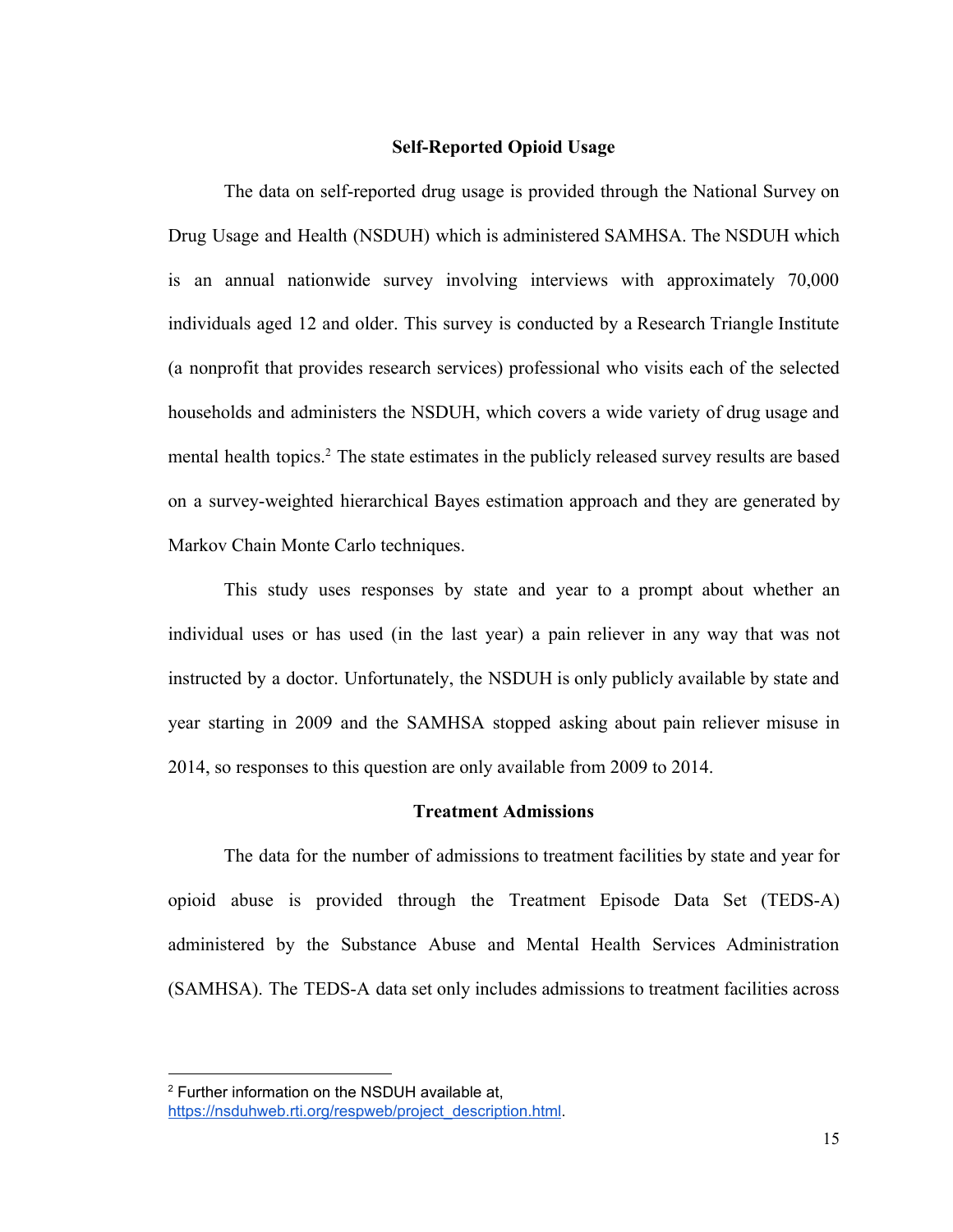the country and is accessible through the years 1999-2014. The only facilities that are captured in the TEDS-A data set are those that receive state alcohol and/or drug agency funds. Furthermore, there are many legal differences across states which affect reporting to TEDS-A.<sup>3</sup> However, a previous study has found that the TEDS-A data set captures a large portion of all admissions (Jacobson et al., 2017).

From the TEDS-A data set, I include all admissions to treatment facilities for methadone addiction (an opioid commonly used in addictions treatment facilities), heroin addiction, or a third generic opioid addiction category in my analysis of the overall opioid abuse treatment admission rates.

#### **Empirical Strategy**

<span id="page-17-0"></span>In order to address the causal impact of the recreational marijuana legislation, it is important to have a reasonable counterfactual. Unfortunately, the perfect counterfactual for comparison is a hypothetical Washington where the recreational marijuana legislation failed to pass. This study constructs a synthetic control group to use as the counterfactual to estimate what would have happened in Washington in the absence of the legislation.

For the synthetic control group, Synthetic Washington, this study uses the methodology laid out by Galiani and Quistorff (2016) which builds upon work done by Abadie et al. (2010). The synthetic control method is similar to the difference-in-differences method but instead of giving equal weighting to each untreated group, a new control group is generated that it is a weighted average of the untreated

<sup>&</sup>lt;sup>3</sup> Further information on TEDS-A is available at,

<https://wwwdasis.samhsa.gov/webt/information.htm>.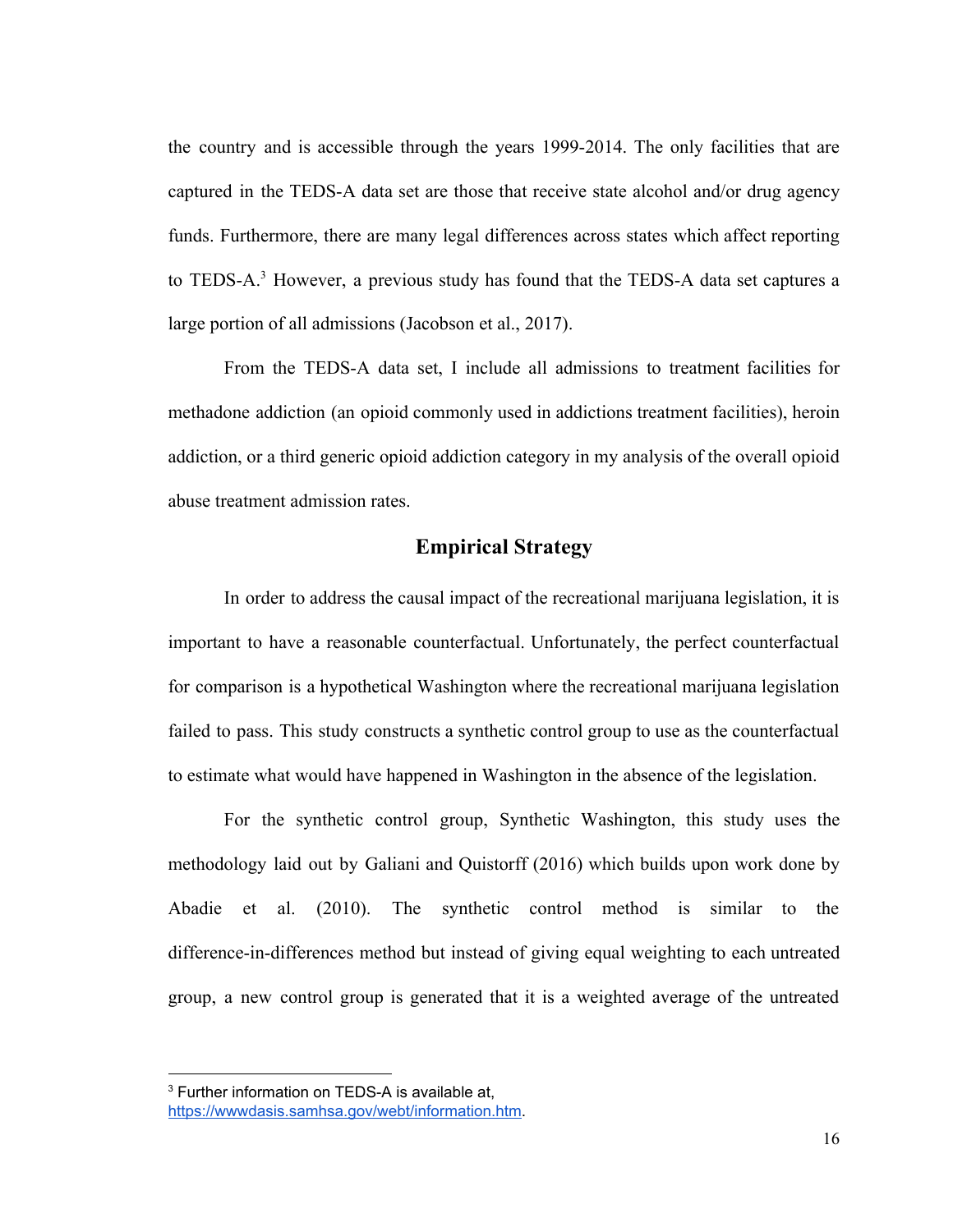groups which is designed to closely resemble the treatment group (Washington) in the pre-treatment period (2012 and earlier) (Galiani and Quistorff, 2016).

The synthetic control is constructed to very closely resemble Washington State up until the year the recreational marijuana legislation took effect. Technically this synthetic control group is constructed in order to minimize root mean squared prediction error between the synthetic control and the treatment group. To project the synthetic control group into the post-treatment period (2013-present), the observed value (for overdoses or treatment admissions) in each state is multiplied by its weight in the synthetic control group (Galiani and Quistorff, 2016).

The critical identifying assumption in my analysis is that in the post-treatment period the synthetic control group would have similar outcomes to Washington if the recreational marijuana legislation didn't pass. I will assess the specific validity of this claim with regards to particular outcomes in my analysis section. But, generally, because the synthetic control group has a similar trend to Washington in the pre-treatment period, I assume that the synthetic control group has a similar trend to Washington, if the recreational marijuana legislation was not passed, in the post-treatment period.

The validity of this assumption, that synthetic Washington is a good predictor of Washington without the recreational marijuana legislation, is addressed by running placebo tests. This means that a synthetic control group for each of the other 47 states (excluding Oregon and Colorado) is generated based on the pre-treatment data and then the synthetic control group for each state is compared to the observed values of the state in the post-treatment period. However, none of these states had the same recreational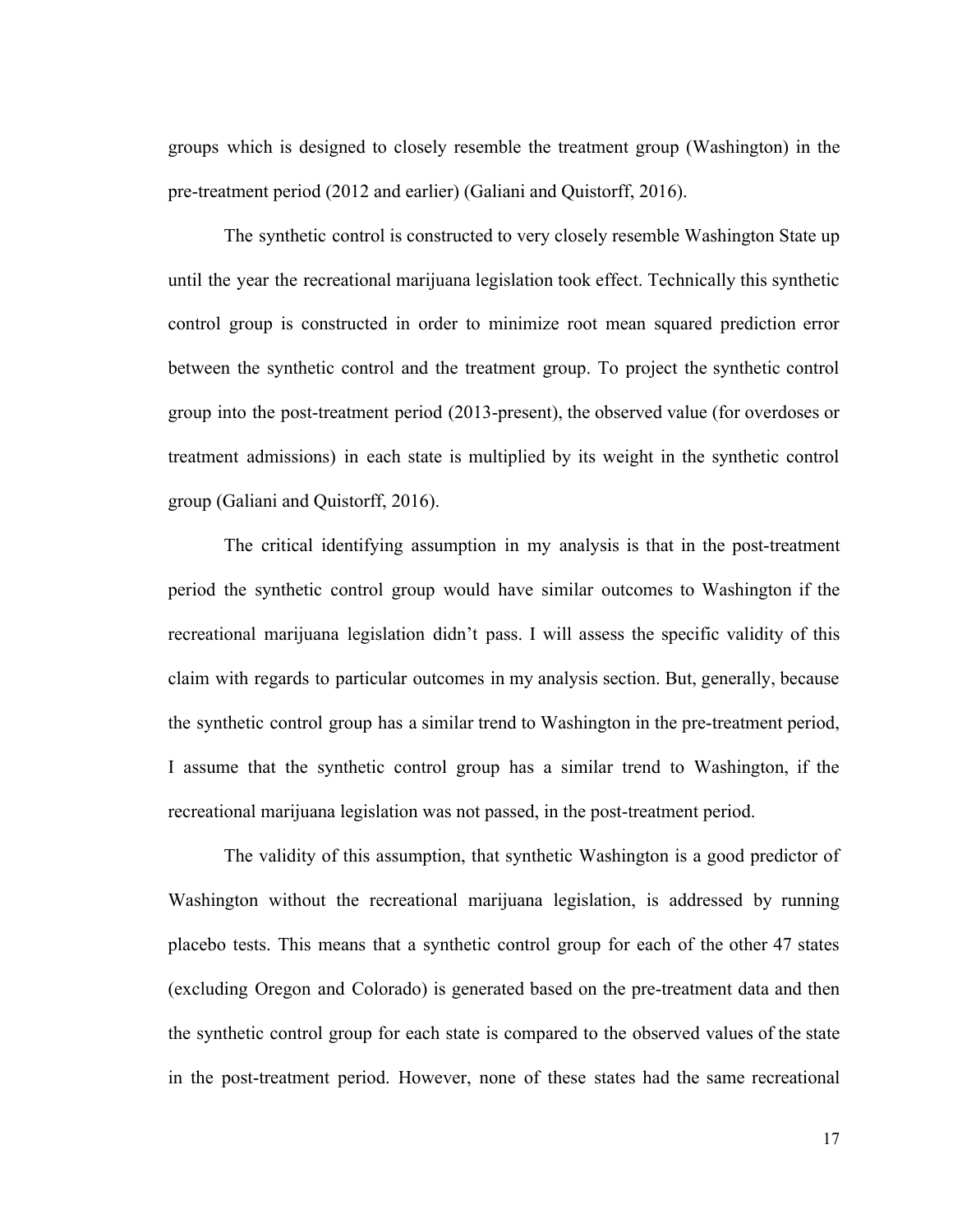marijuana legislation, so the placebo test checks how well the synthetic control methodology does at predicting outcomes in the other 47 states where no treatment actually occurred. This assumption is measured by calculating a p-value which is the fraction of states that have larger absolute deviations from their synthetic control group than Washington has from its synthetic control group, Synthetic Washington (Galiani and Quistorff, 2016).

However, this is not a perfect method because many states have implemented policies aimed at reducing opioid abuse in the 2012-2015 period so that the observed difference between the synthetic control group and the "treated" state is larger than it actually would have been without any interventions. This would cause the observed p-value to go up because many states are likely experiencing larger than expected deviations from their predicted values. So it is likely that the p-values in this study are overestimates of the true value.

Finally, due to the possible spillover effects between Washington State and Oregon and the legalization of recreational marijuana in Colorado, this study excludes Oregon and Colorado from the synthetic control groups. The spillover effect exist because when marijuana became recreationally legal in Washington State, it became easier to obtain for Oregon residents. So the effects of the legalization of recreational marijuana in Washington would also have some effect in Oregon. Similarly with Colorado, because Colorado legalized recreational marijuana the same year as Washington State, it is probable that similar effects would exist in both states-so Colorado would not make an appropriate counterfactual.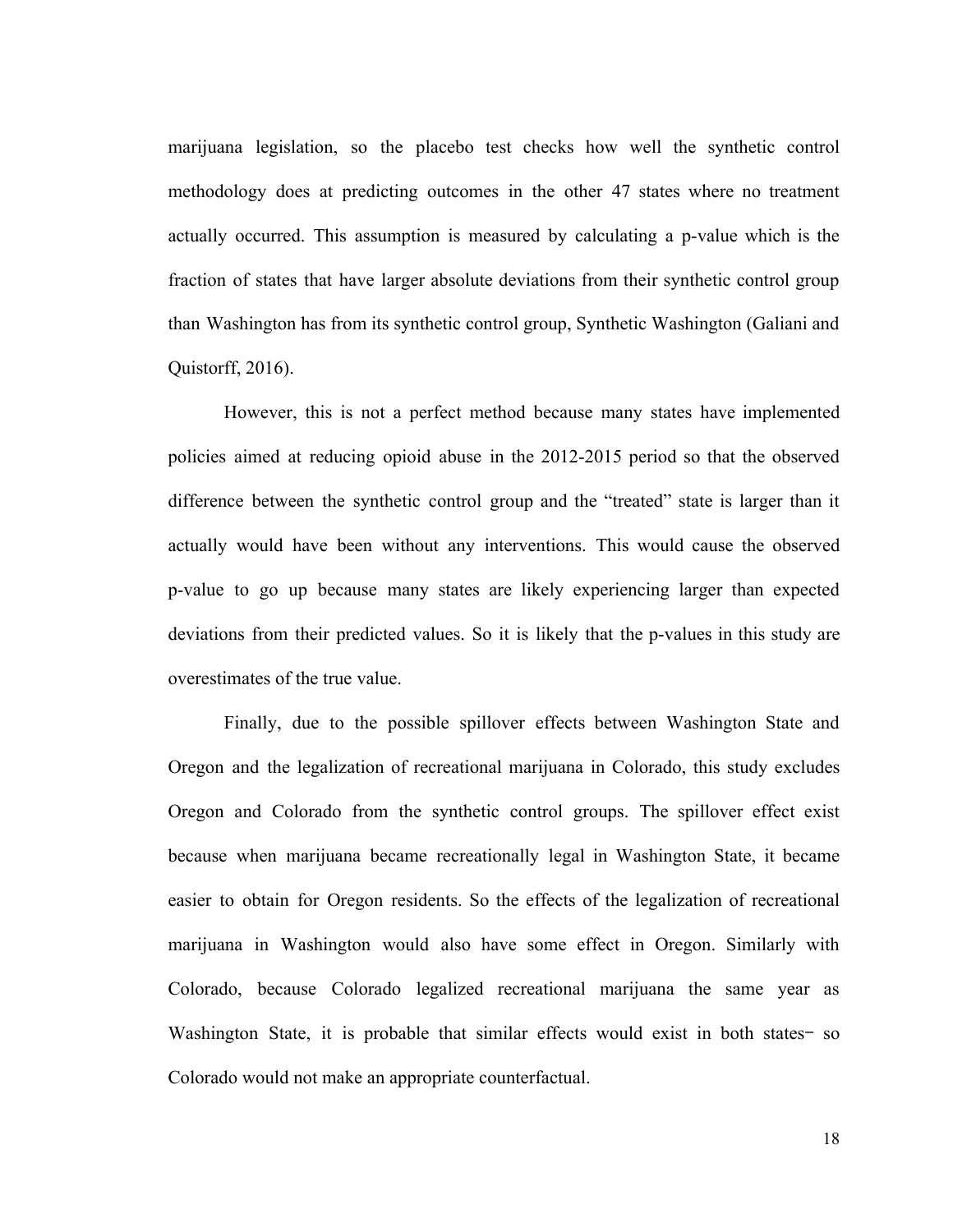#### **Analysis**

<span id="page-20-0"></span>This section is broken up into analysis about the opioid overdose crude death rate, self-reported opioid usage, and treatment admissions related to opioid abuse.

#### **Opioid Overdose Crude Death Rates**

<span id="page-20-1"></span>Washington's opioid overdose crude death rate increased steadily from 1999 to 2008 and then saw a slight decline, leveling off in 2011. Between 2012 and 2014 there was a decline and then in 2015 there was a sharp increase in the opioid overdose crude death rate. Figure 1 shows Washington's opioid overdose crude death rate (per 100,000) from 1999-2015. Without any control group, it is impossible to tell what the effect of the recreational marijuana legislation was on the opioid crude death rate.



Figure 1. Showing Washington State's opioid overdose crude death rate from 1999 to 2015. The vertical line is at 2012, when Washington legalized recreational marijuana.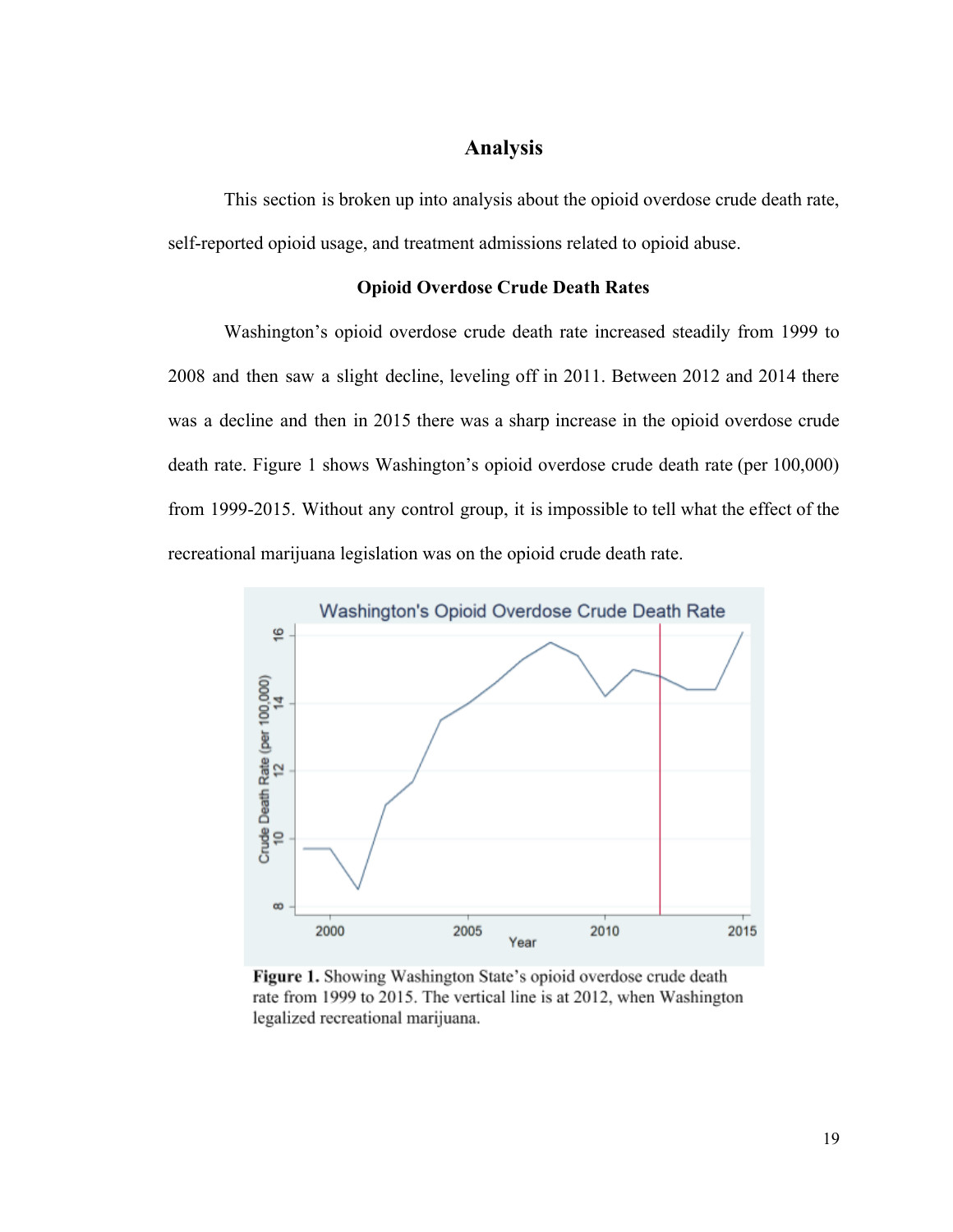In the absence of this legislation, the opioid overdose crude death rate may have increased or decreased significantly and that would be impossible to measure without a control group. Washington had a high relative opioid overdose crude death rate from 1999 to the late 2000s but then in the 2010s many states's opioid overdose crude death rates began to surpass Washington's. Figure 2 shows Washington and the other 47 state's opioid overdose crude death rates.



Figure 2. Showing every State's Crude Death Rate from 1999 to 2015. The vertical line represents the year Washington passed recreational marijuana legislation. The vertical line is at 2012, when Washington legalized recreational marijuana.

I created Synthetic Washington to serve as the control group to assess the impact of the recreational marijuana legislation. Synthetic Washington is the weighted average of the other 47 states (excluding Oregon and Colorado) that minimizes the root mean squared prediction errors of Washington compared to Synthetic Washington over the 1999-2012 pre-treatment period. Louisiana, California, Nevada, Connecticut, and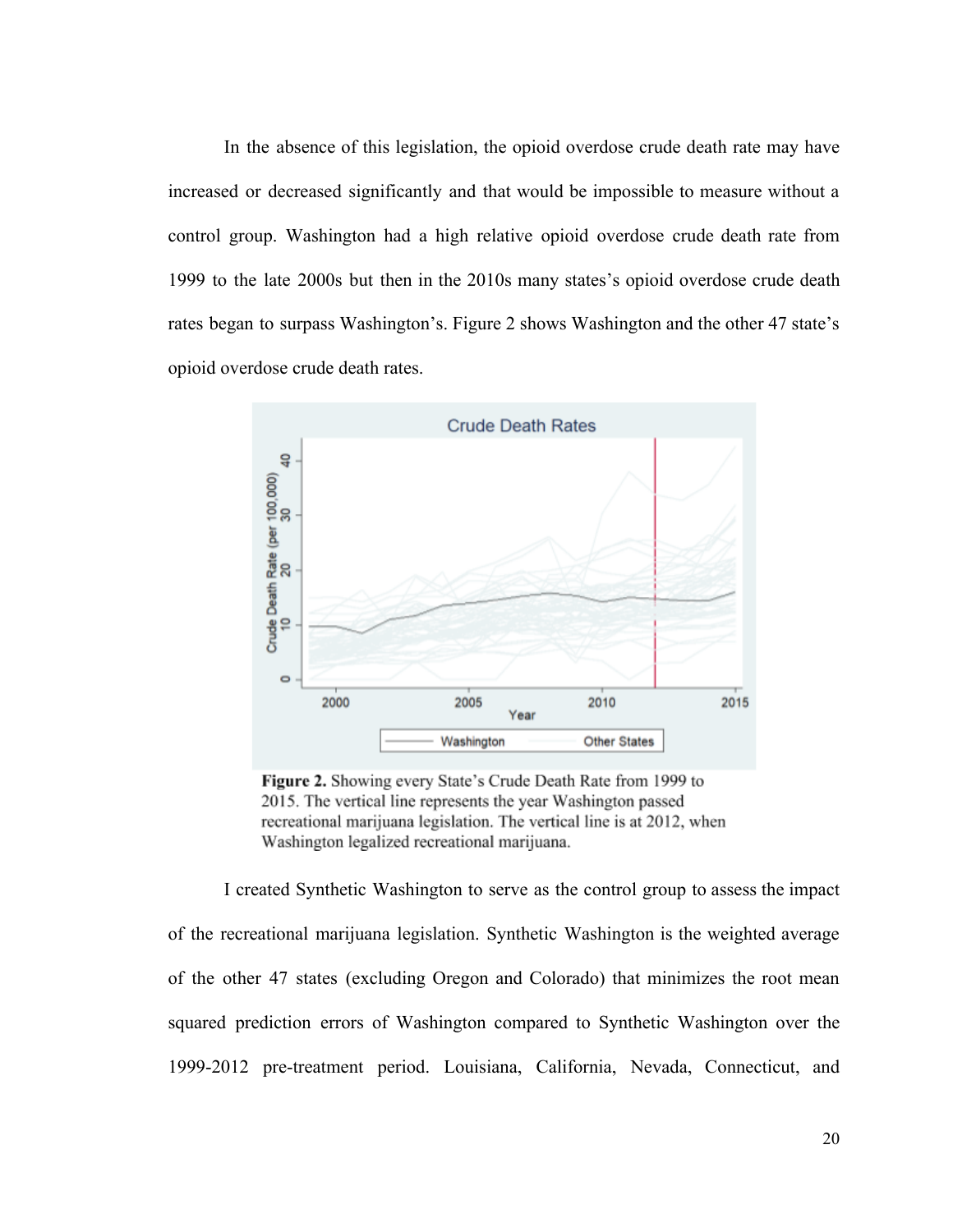Maryland are the states with the largest weights in Synthetic Washington and many states that have dissimilar trends have a weight of 0.

Figure 3 presents the trends of Washington and Synthetic Washington over the 1999-2015 period. Washington and Synthetic Washington follow similar pre-policy trends but diverge after 2012. This divergence is pronounced. Synthetic Washington has a much larger opioid overdose crude death rate than the rate observed rate in Washington.



Figure 3. Showing Washington (solid line) and Synthetic Washington's (dashed line) crude death rates over the 1999-2015 period. The vertical line is at 2012, when Washington legalized recreational marijuana.

The estimated effect of the recreational marijuana legislation is that it reduced the opioid overdose crude death rate by 2.5961 people (per 100,000) in 2013, 3.089 people (per 100,000) in 2014, and 3.3305 people (per 100,000) in 2014. That implies that this legislation saved 181 lives in 2013, 218 lives in 2014, and 239 lives in 2015. Figure 4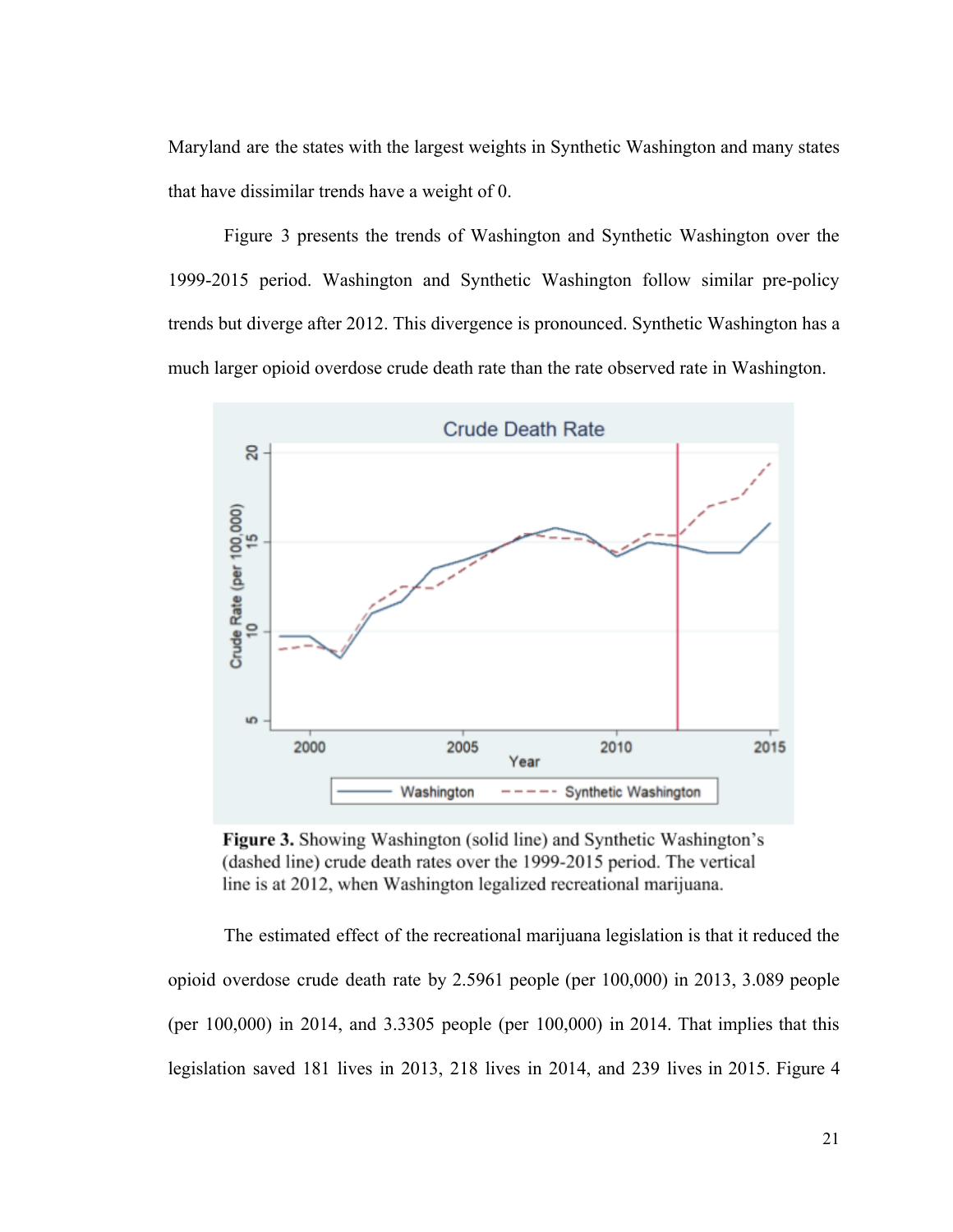explicitly shows this difference between Washington and Synthetic Washington's opioid overdose crude death rates.



Figure 4. Depicting Washington's opioid overdose crude death rate relative to Synthetic Washington. The vertical line is at 2012, when Washington legalized recreational marijuana.

Concluding a causal inference is intricate. The p-values for the three post-legislation years are 0.13 in 2013, 0.19 in 2014, and 0.29 in 2015, which implies that 13% of states had a larger deviation from their synthetic control group in 2013, 19% in 2014, and 29% in 2015. Figure 5 illustrates each state's deviation from its synthetic control group.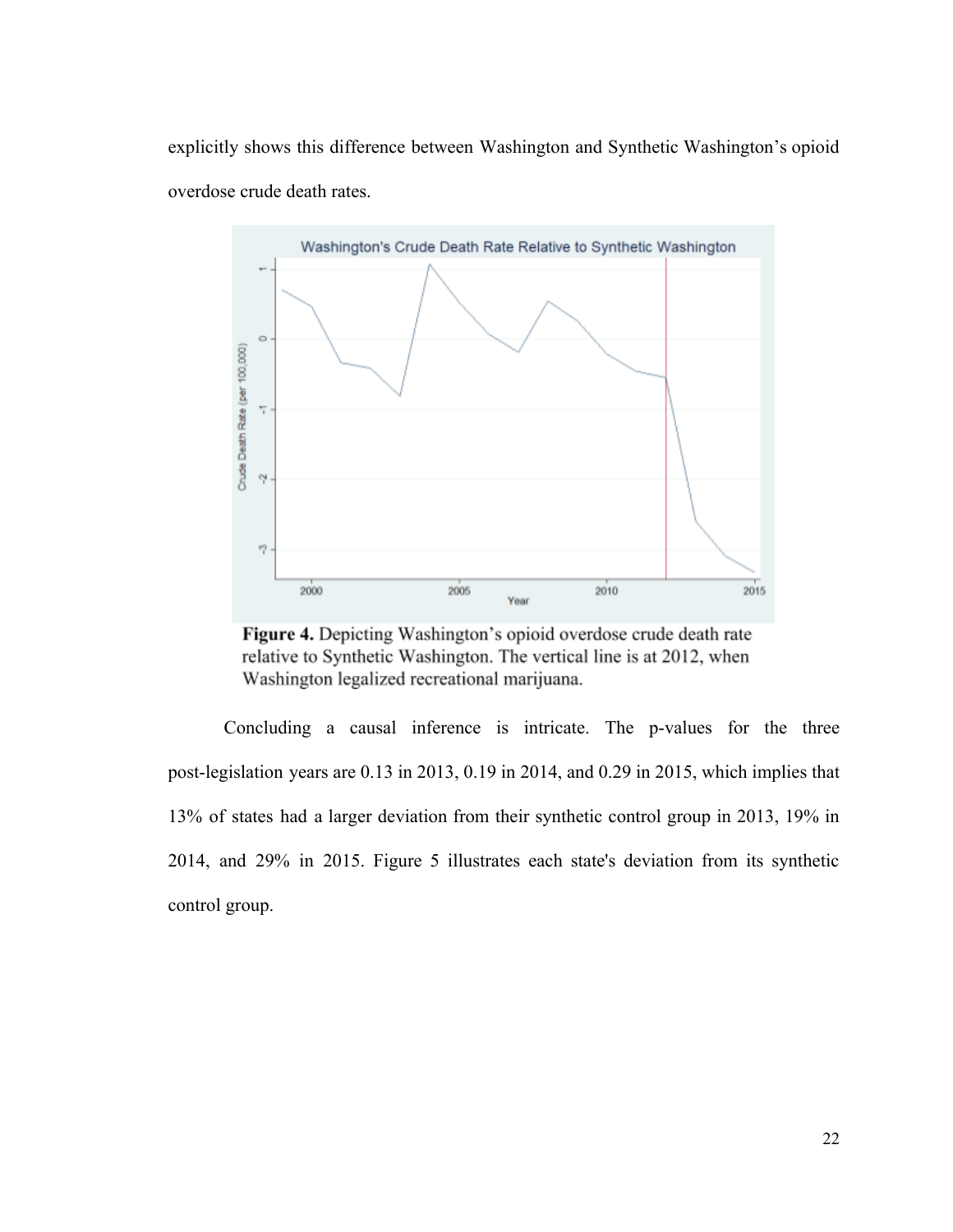

Figure 5. Showing the states relative to their synthetic control groups created as part of the placebo test. Washington is the treated group and the other 47 states are the donors. The vertical line is at 2012, when Washington legalized recreational marijuana.

For many of the states with large post-treatment deviations, their synthetic control groups do not accurately match the state in the pre-treatment period. For many of these outlier states, the root mean squared prediction error, a term that calculates the total deviation in the pre-treatment period, are between 3 and 10 times larger than the root mean squared prediction error for Synthetic Washington. For these states, the synthetic control groups do not predict the pre-treatment trends well, so I do not expect that they would predict the post-treatment trends well either.

In order to overcome this issue, I tried running the placebo tests again after removing states with root mean squared prediction errors which were larger than a multiple of Washington's root mean squared prediction error. I tried removing states that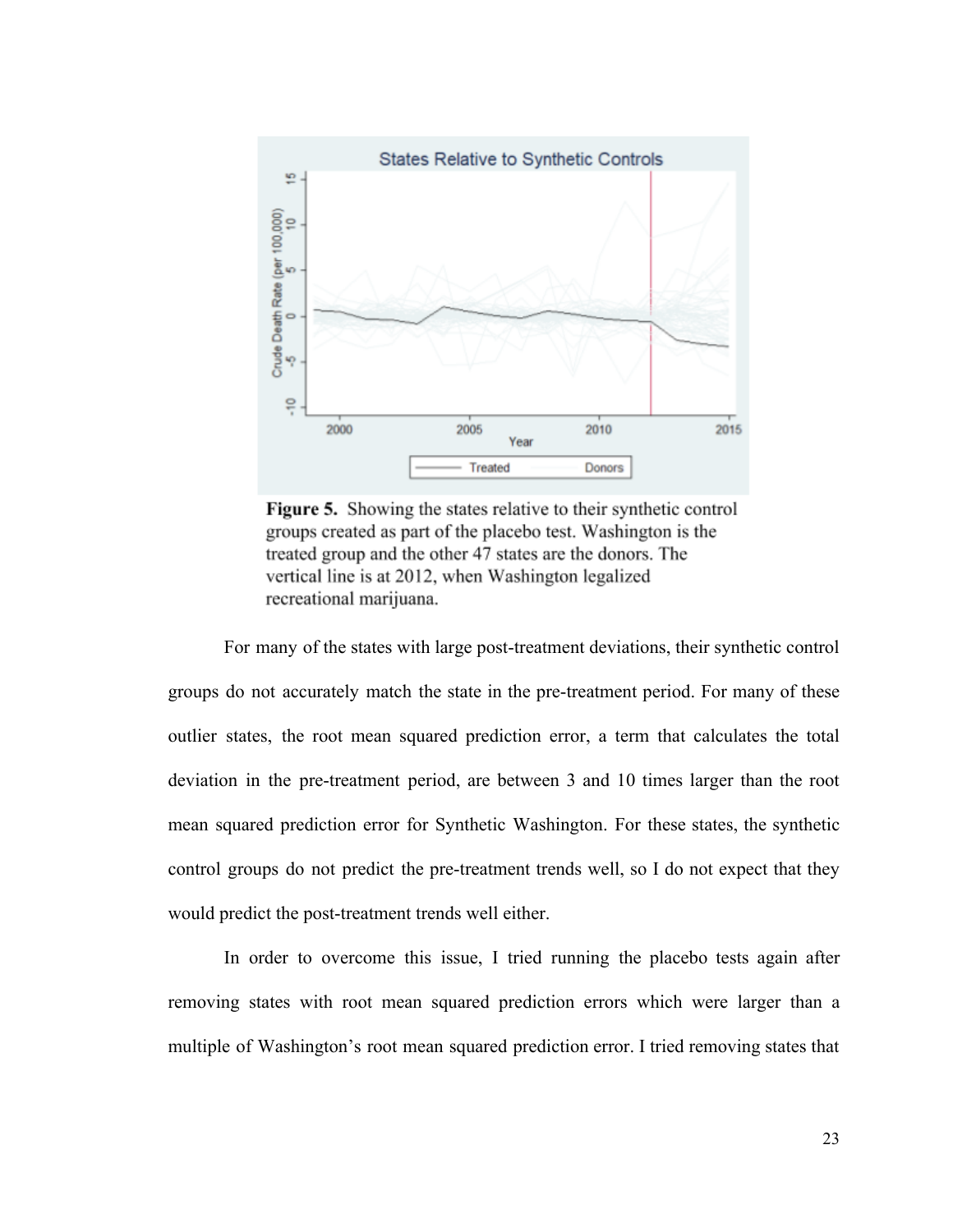had root mean squared prediction errors that were 1000%, 500%, 300%, 200% and 150% larger than Washington's root mean squared prediction errors from the placebo test. The p-values were remarkably robust to this sort of deletion.

The only restriction that yielded a significant difference was the 150% restriction. After limiting the placebo test to states that had less than 150% of Washington's root mean squared prediction error, there were 25 remaining comparison states and the p-values were 0 for 2013, 0.08 for 2014, and 0.20 for 2015 which implies that none of the 25 states had larger deviations than Washington in 2013, 8% of the states that were involved in the placebo test had larger deviations than Washington in 2014, and 20% of these states had larger deviations in 2015.

Of the states that had reasonably accurate synthetic control groups (root mean squared prediction errors less than 150% of Washington's), Washington had the largest deviation from their synthetic control group in the first year after the legalization of recreational marijuana and one of the largest deviations in the 2nd and 3rd years after passage. This shows that the decrease in Washington's crude death rate was likely a result of the legislation instead of random variation or prediction error.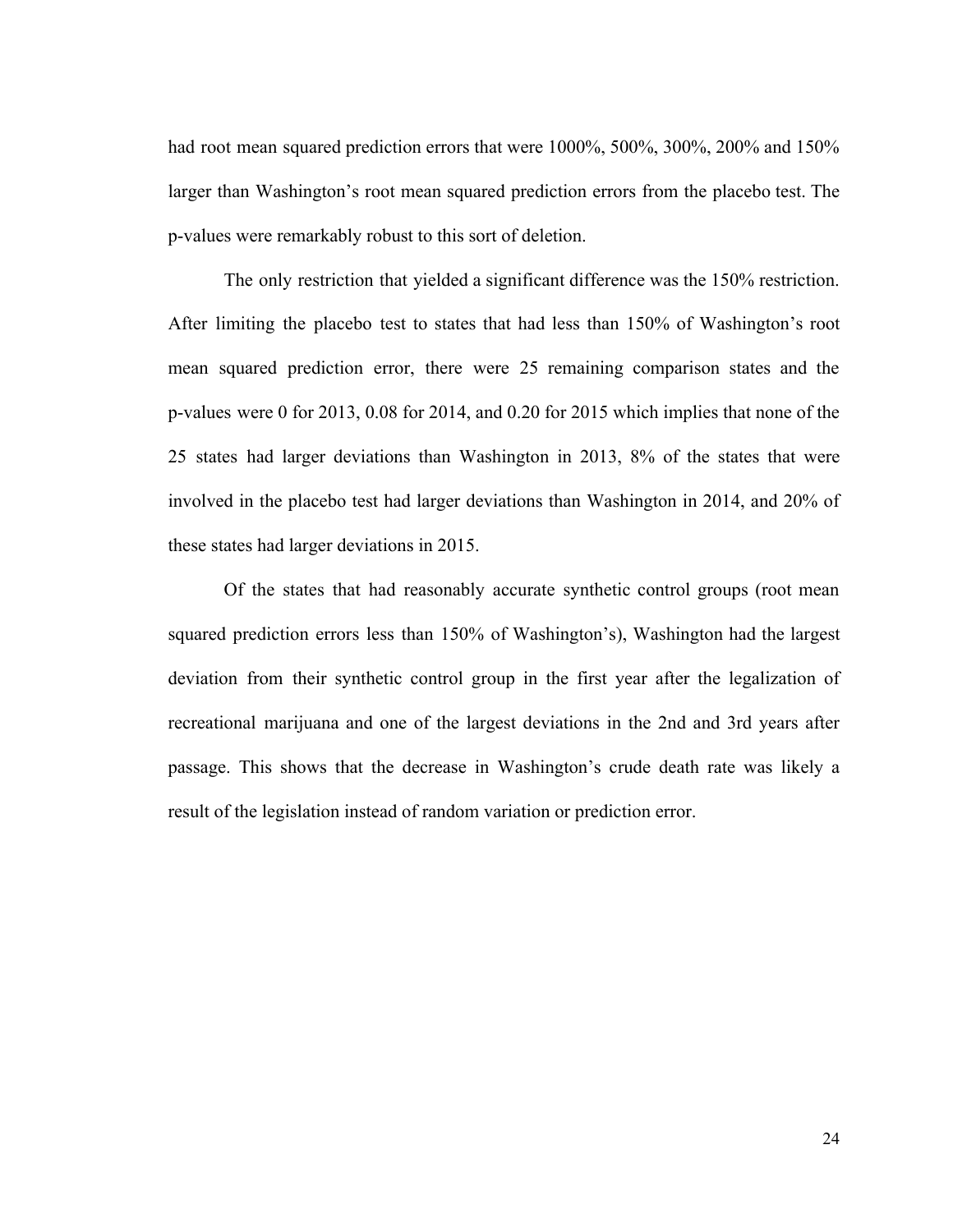#### **Self-Reported Opioid Usage**

<span id="page-26-0"></span>Due to the data limitations and availability for self-reported opioid usage discussed in the Data section, it is not possible to conduct analysis using synthetic control groups, so this paper only provides basic rates which are presented in Figure 5.

For the years available, self-reported misuse of prescription painkillers declined in Washington State. Whether this is due to the recreational marijuana legislation is hard to tell because it is hard to establish the pre-treatment trends. Furthermore, this decline may not represent a decline in opioid abuse because it might only be capturing a shift away from prescription opioid abuse to illicit opioid abuse.



Figure 6. Showing the self-reported nonmedical opioid usage rates in Washington State from 2009 to 2014. The vertical line is at 2012, when Washington legalized recreational marijuana.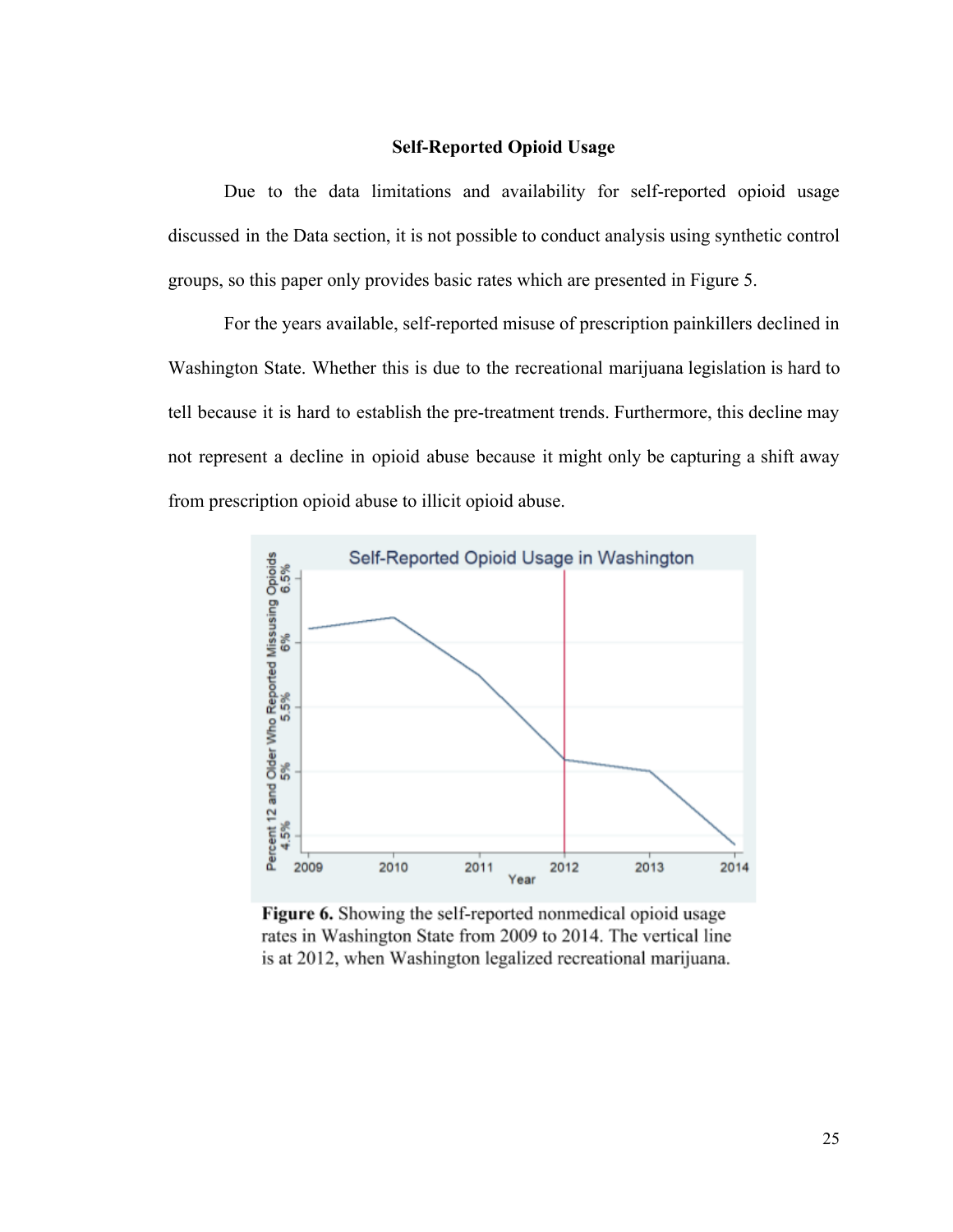#### **Opioid Abuse Treatment Admissions**

<span id="page-27-0"></span>This section employs a synthetic control methodology to analyze the impact of the recreational marijuana legislation on treatment admissions. Treatment admissions in Washington steadily increased over the 2000-2010 period, with a dip in the mid 2000s. This increase slowed over the 2010-2013 period and then, in 2014, the number of treatment admissions grew by nearly 2000. Figure 7 shows this graphically below.



Figure 7. Showing the number of treatment admissions for opioid abuse in Washington from 2000 to 2014. The vertical line is at 2012, when Washington legalized recreational marijuana.

In a similar fashion to the opioid overdose crude death rate, the effect of the recreational marijuana legislation on treatment admissions is impossible to measure without a control group. In order to get around this issue, I constructed a synthetic control group from the 47 other states. Of the 47 other states, shown in Figure 8, Washington's number of treatment admissions was higher than most states over the entire 2000-2014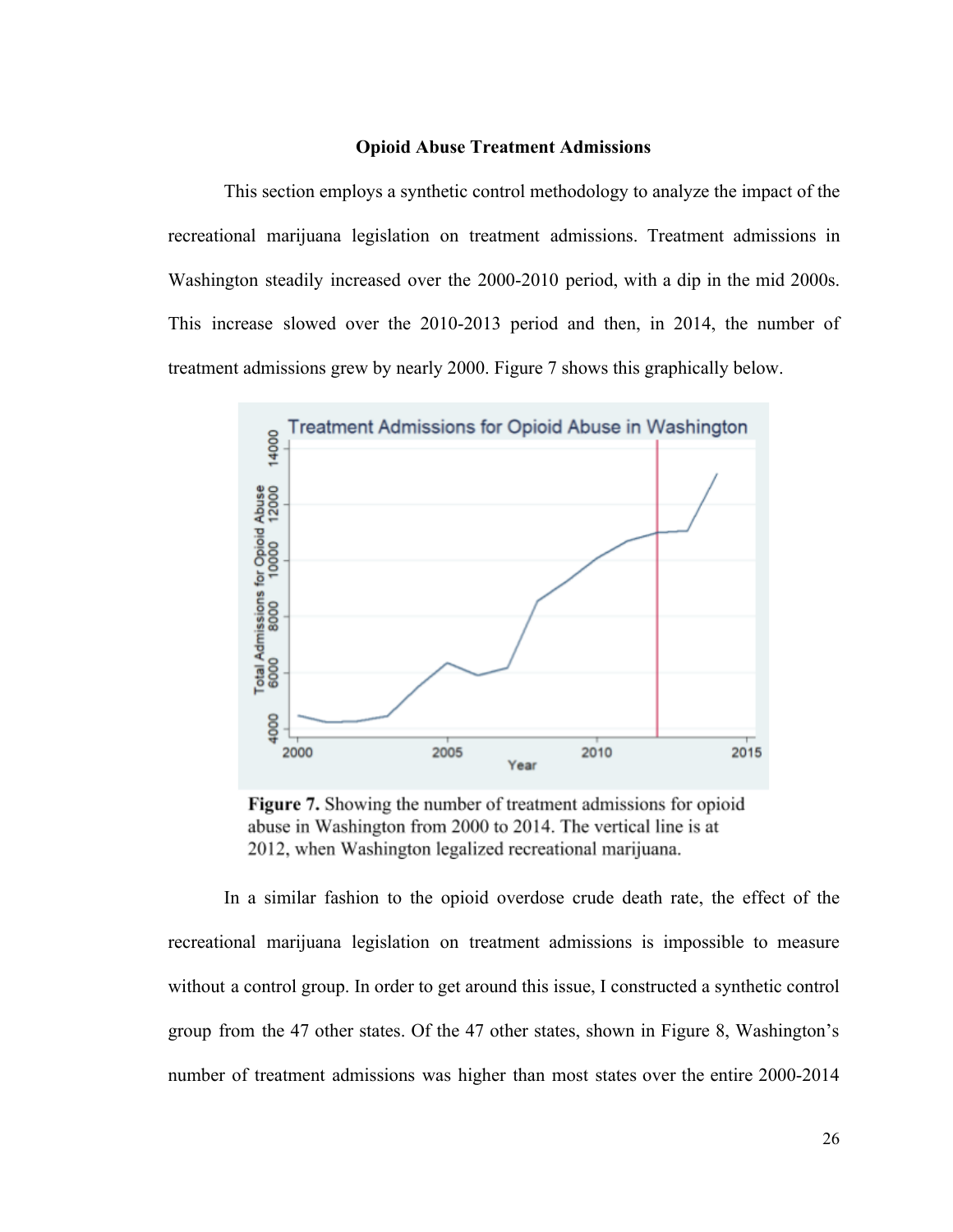period. There is also a large variance in the number of treatment admissions across states—that is likely caused by differences in population size, amongst some other factors.



Figure 8. Showing the number of treatment admissions for opioid abuse from 2000 to 2014 for most states. California and New Mexico are not shown on this graph because they have a very large number of treatments. The vertical line is at 2012, when Washington legalized recreational marijuana.

The synthetic control group, synthetic Washington, is different than the synthetic control group used for the previous analysis. This control group has been generated in order to match the pre-treatment trend for Washington State in regards to treatment admissions for opioid abuse. Illinois, Mississippi, Michigan, Arkansas, Connecticut, and Maine receive the largest weights in Synthetic Washington. Figure 9 presents a graph of Washington and Synthetic Washington for 2000-2014. They are incredibly similar in the pre-treatment period and then diverge in the post-treatment period.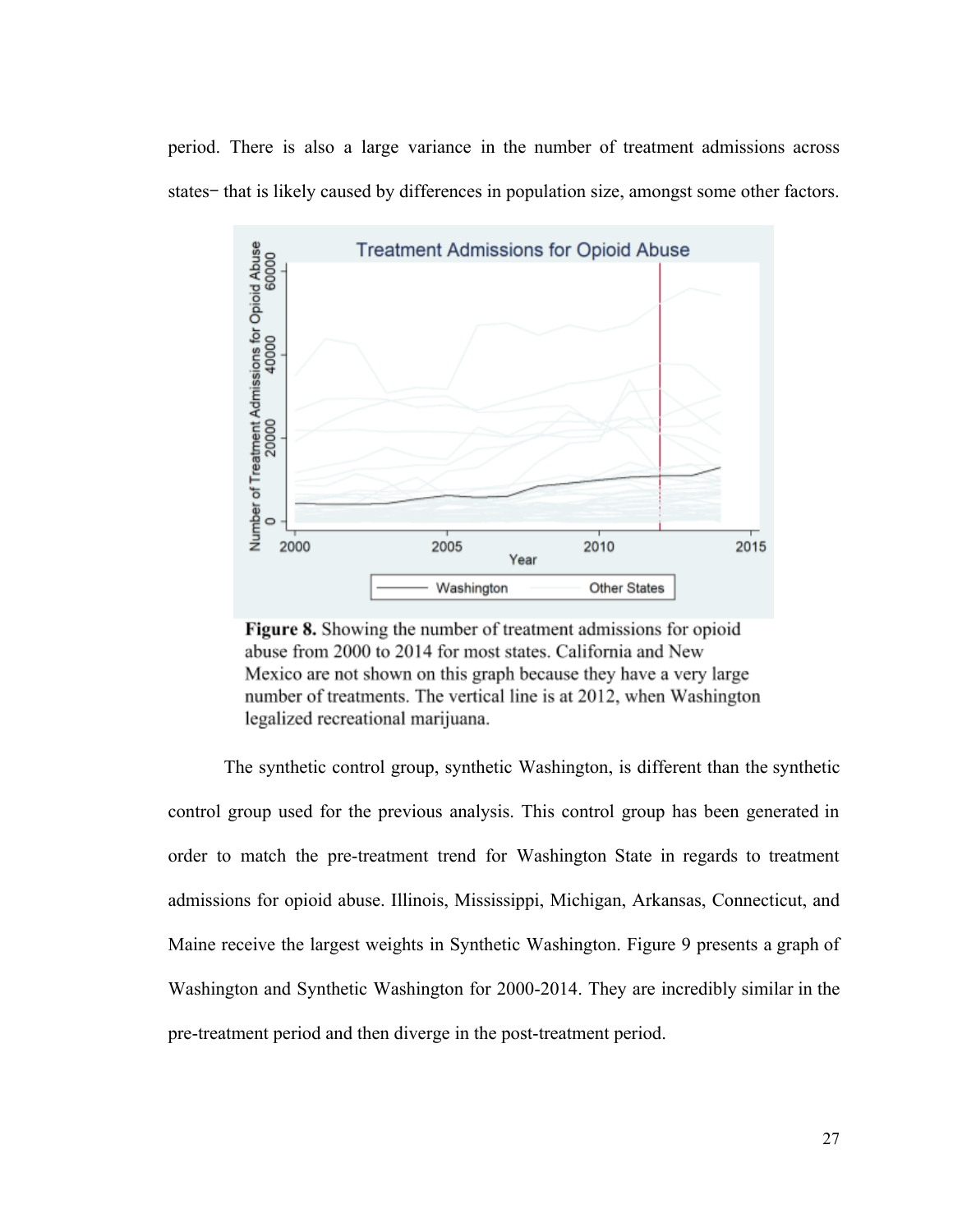

Figure 9. Showing Washington and Synthetic Washington's number of treatment admission for opioid abuse from 2000 to 2014. The vertical line is at 2012, when Washington legalized recreational marijuana.

Relative to Synthetic Washington, Washington State in the post-treatment period has a large increase in treatment admissions. Figure 10 shows Washington's number of treatment admission relative to Synthetic Washington. In 2013 there were 990 more treatment admissions than in Synthetic Washington, and in 2014 there were 2,637 more treatment admissions.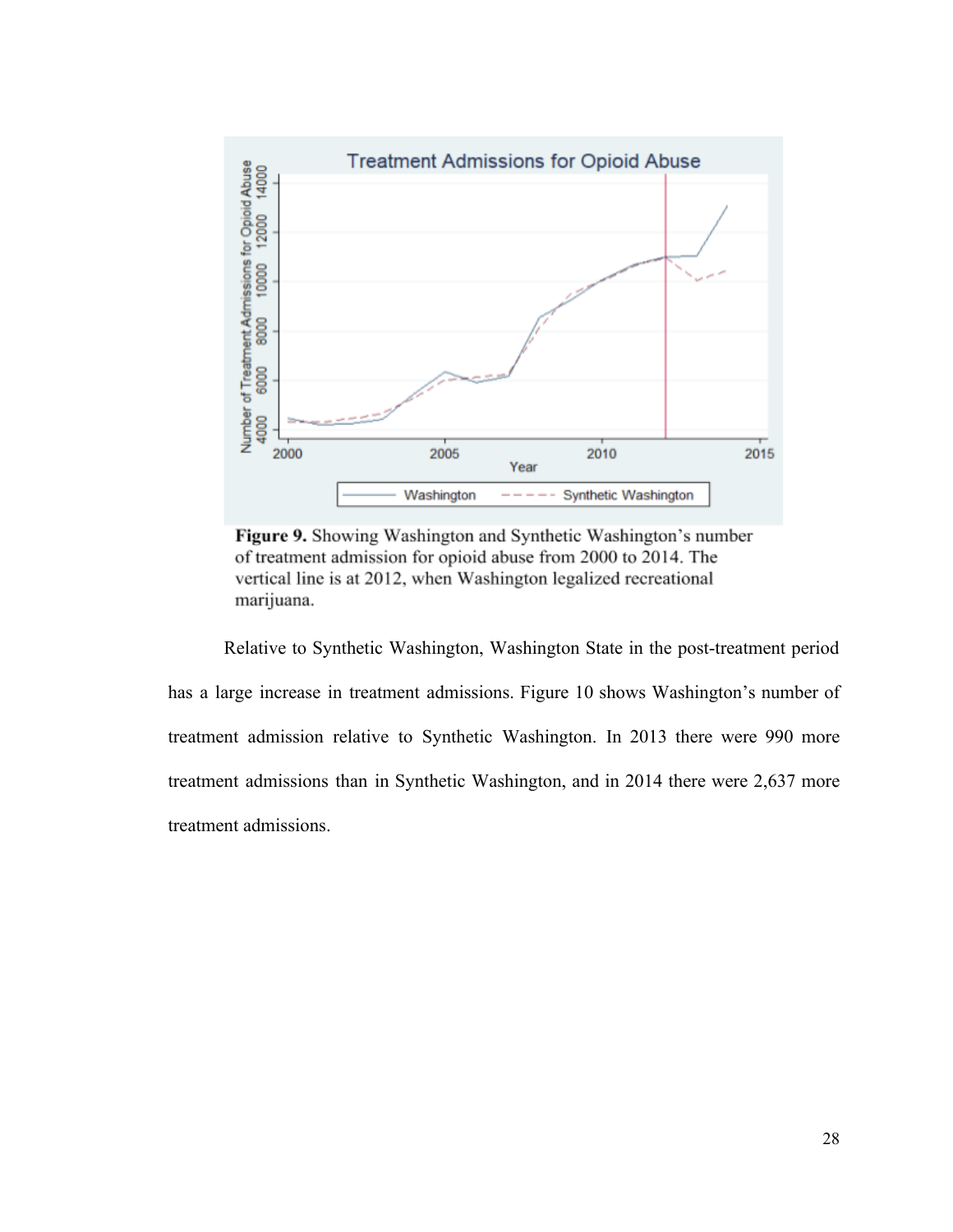

Figure 10. Showing Washington's number of treatment admissions for opioid abuse relative to Synthetic Washington. The vertical line is at 2012, when Washington legalized recreational marijuana.

The p-values for these two years are 0.28 in 2013 and 0.20 in 2014, which imply that 28% of states had larger deviations from their synthetic control groups in 2013 and 20% of states had larger deviations from their synthetic control groups in 2014. This appears to convey a relatively high-degree of uncertainty about the true predicting power of the synthetic control group methodology with respect to the number of opioid abuse related treatment admissions. However, as is shown in Figure 11, many of the states with large deviations also have very large root mean squared prediction errors so they do not have similar accuracy to Synthetic Washington, so therefore, they should not be considered in the placebo test.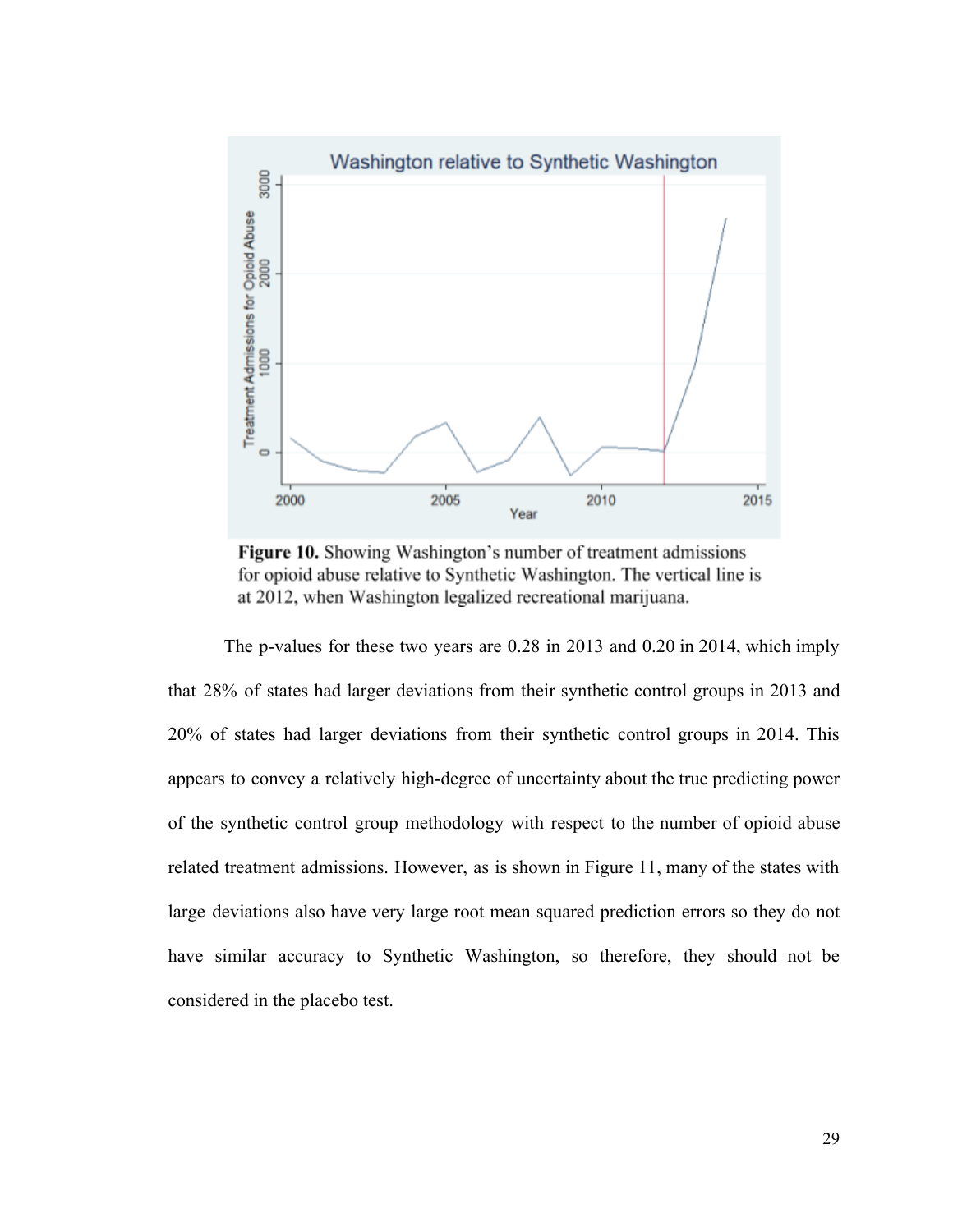

Figure 11. Showing the states relative to their synthetic control groups created as part of the placebo test. The vertical line is at 2012, when Washington legalized recreational marijuana.

The states with large root mean squared prediction errors have synthetic control groups that are bad at matching the pre-treatment trends, so I do not expect these synthetic control groups to do a good job predicting the outcomes in the post-treatment period. So I would like to only include states in the placebo tests that have relatively small (relative to Washington) root mean squared prediction errors because these are the states that are likely to have more accurate post-treatment predictive power.

I tried restricting the placebo tests to states with 1000%, 500%, 300%, 200%, and then 150% of the root mean squared prediction error that Washington and Synthetic Washington have. When I made this criterion more restrictive, the p-values for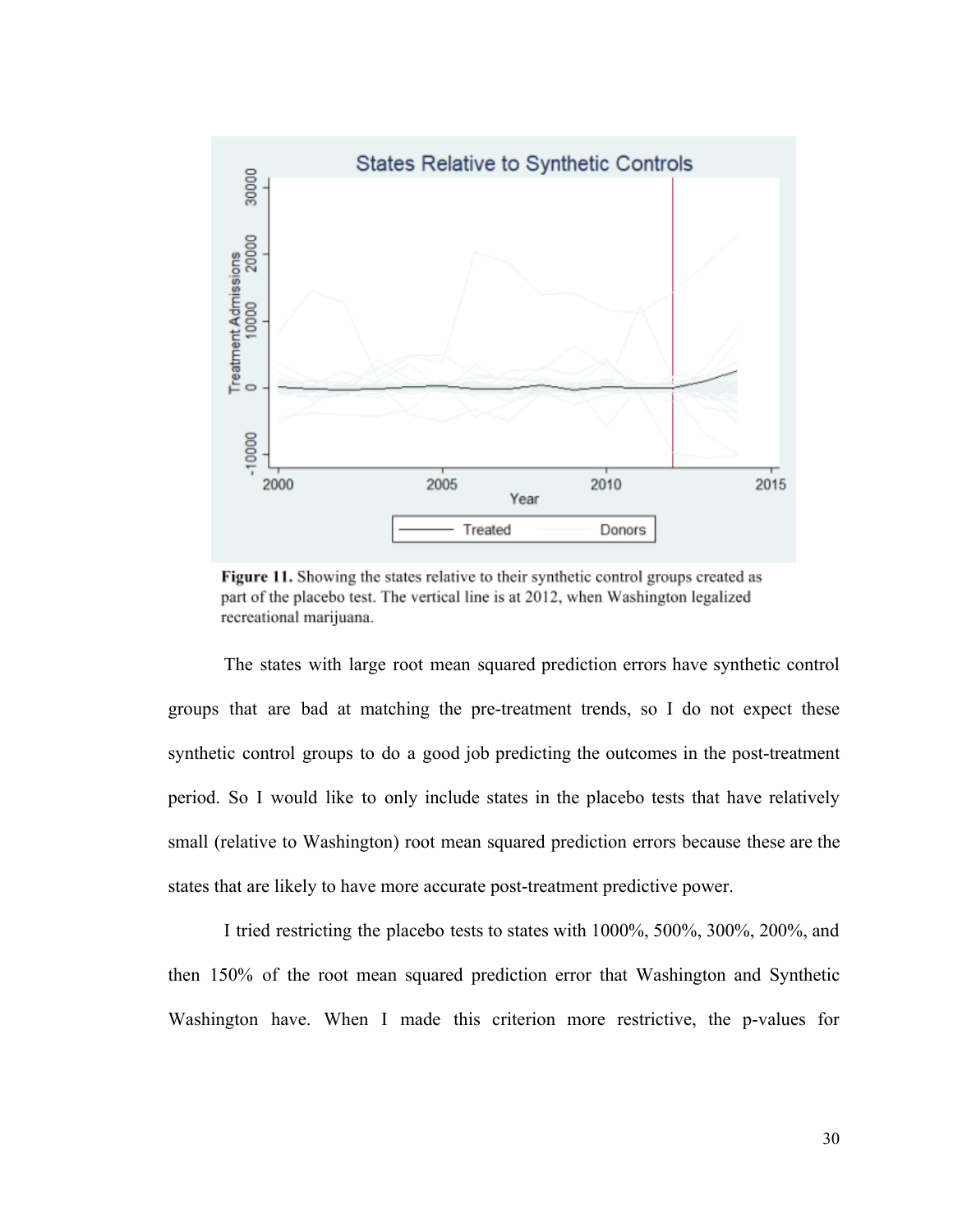Washington became smaller. The p-values dropped from 0.28 to 0.08 in 2013 and from 0.20 to 0.04 in 2014 as more states were exclude from the placebo tests.

There were 23 states left in the placebo test when the states, whose Synthetic control groups had root mean squared prediction errors greater than 150% of Synthetic Washington's root mean squared prediction error, were removed. Of the states that had reasonably accurate synthetic control groups, only 8% had larger deviations from their synthetic control groups in 2013 and only 4% of these states had larger deviations from their synthetic control group in 2014. This shows that the increase in the number of opioid abuse related treatment admissions in Washington was likely a result of this legislation instead of random variance or prediction error.

#### **Results**

<span id="page-32-0"></span>At the end of this sections I have included a subsection, titled "Limitations and Critiques", where I provide responses to a couple possible critiques and explicitly discuss the limitations of this analysis.

In terms of both opioid related overdoses as well as self-reported usage there has been a decline. However, of these two indicators, this paper only shows that the recreational marijuana legislation had a causal impact on opioid overdoses. There is insufficient data to draw a reasonable conclusion about the causal impact about the legislation's effect on self-reported usage. However, due to the causal impact on the opioid overdoses, it is likely that there was also a causal impact on the self-reported usage. Further, it is reasonable to assume that if less individuals are overdosing on opioids, then less individuals are also abusing opioids. This is congruous with the decline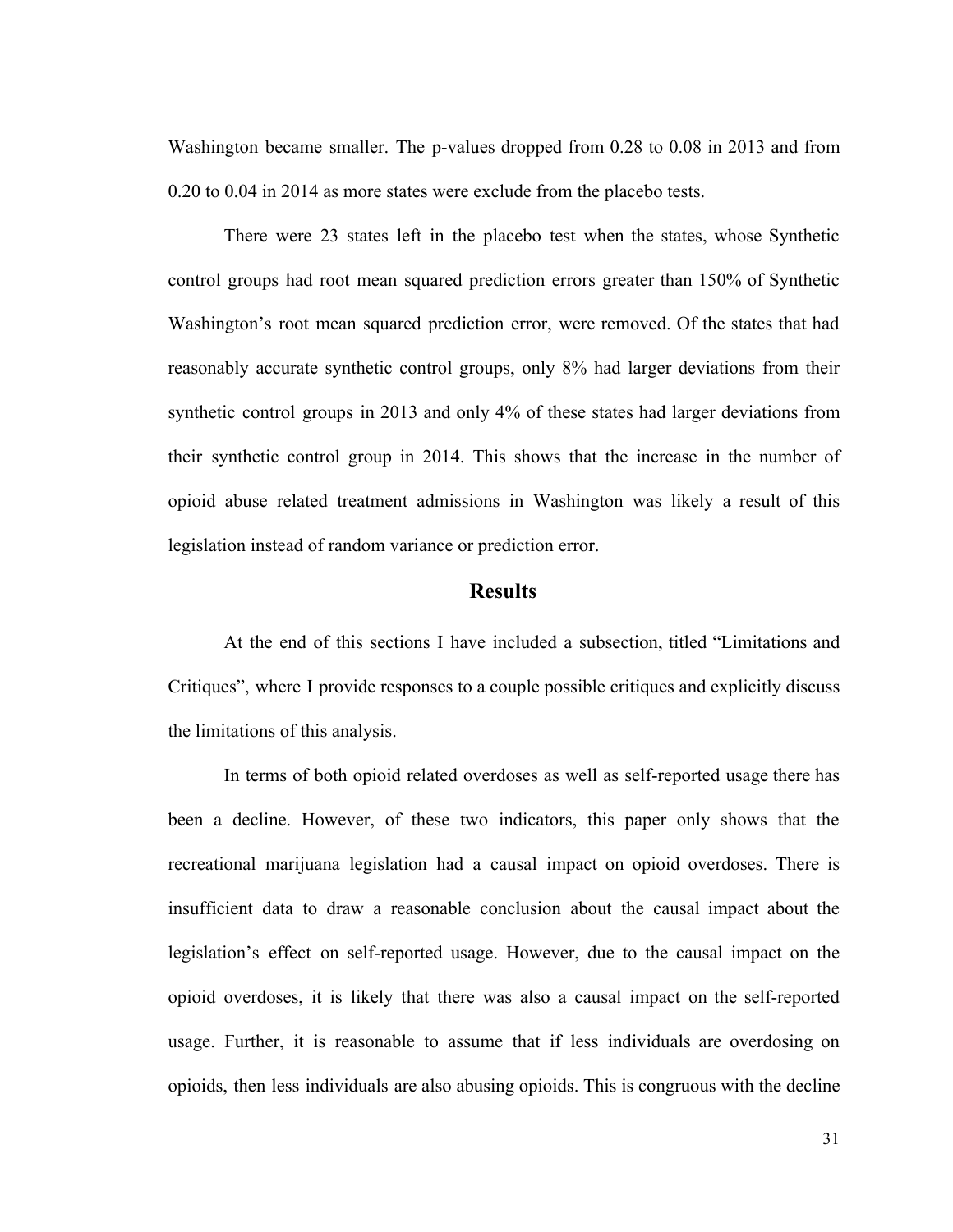in both the opioid overdoses as well as the self-reported usage. This is a large and likely unforeseen benefit from recreational marijuana legalization in Washington State.

Despite the decline in these two indicators, treatment admissions have a sharp increase in the post-legalization period, particularly in 2014. Previous literature relied on treatment admissions as a proxy for opioid usage. However, with the presence of mortality statistics as well as limited data available from the NSDUH, this paper does not interpret treatment admissions as an indicator of opioid usage. This paper interprets treatment admissions as treatment admissions, which are a benefit to society.

This is because the number of treatment admissions is likely a function of many variables, one of which is definitely the rate of drug usage but this is not the only variable that affects the number of treatment admissions. Treatment admissions continued to increase in the mid/late 2000s even when the opioid overdose crude death rate remained constant (or even decreased). So, it is clear that the opioid overdose crude death rate is not the only factor which affects the number of treatment admissions. Social stigma, quality of treatment, financial conditions (funding and insurance structures), and a wide variety of more nuanced factors, all of which the legalization of recreational marijuana could impact, also affect the number of treatment admissions.

It should be noted that recent studies have shown that cannabis can be used in the treatment of opioid abuse disorders (Hurd, 2016). The passage of recreational marijuana in Washington expanded treatment options available to treatment facilities, could have helped to de-stigmatize medical marijuana usage at large, and could have helped opioid abusers begin self-treating before going to enter a formal treatment facility.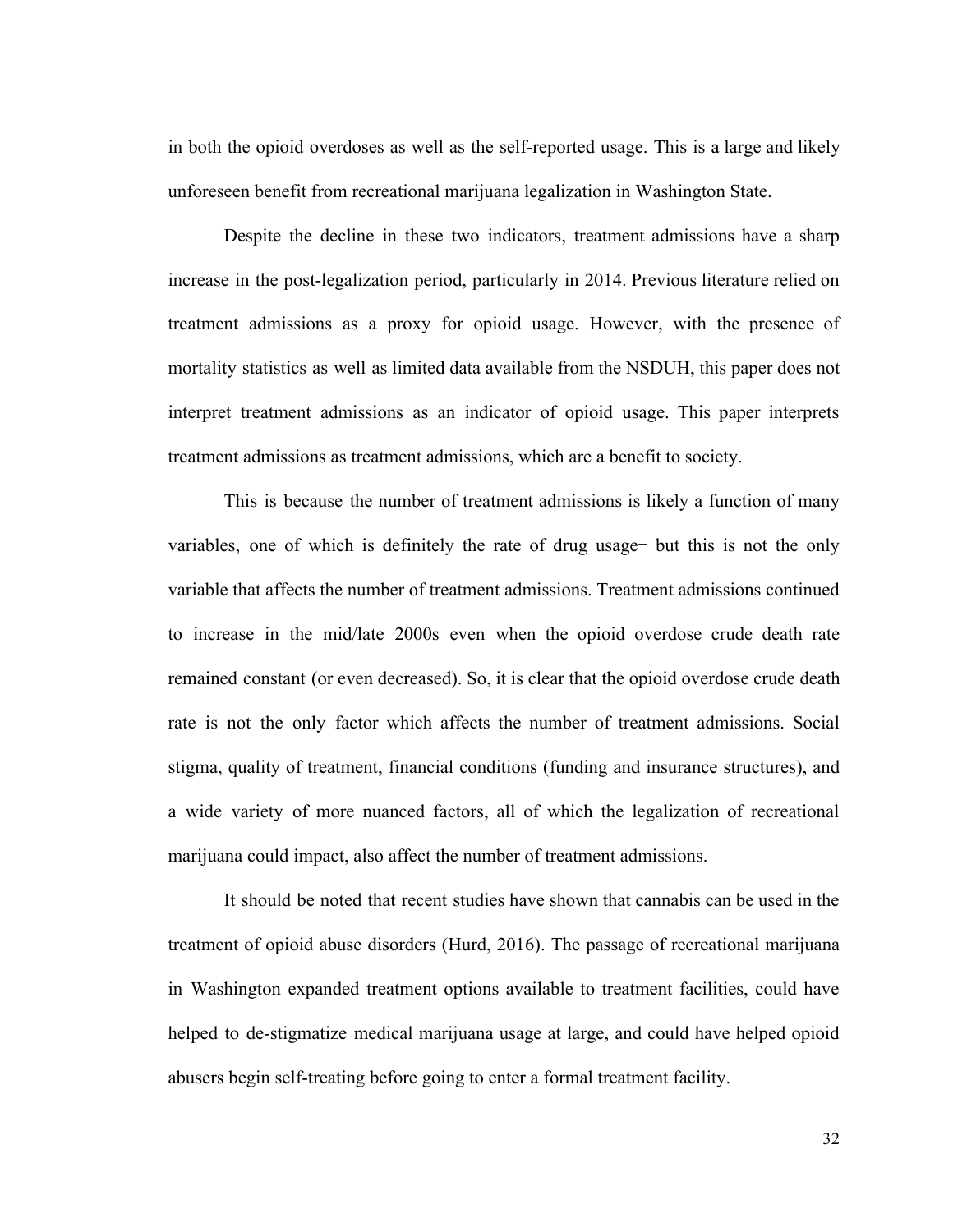Regardless of the link, *Ceteris paribus*, an increase in treatment admissions would have a positive influence on opioid abuse and overdoses. By this rationale, because recreational marijuana legislation has not lead to an increase in opioid usage, the increase in treatment admissions should be interpreted as a positive effect of this legislation.

#### **Limitations and Critiques**

<span id="page-34-0"></span>One possible critique is that there are no control variables in this analysis. This could lead to omitted variable bias. However, when testing different synthetic control groups, using the male/female population ratio, median household-income, percent of individuals who are white, and other demographic factors at the annual and state level, there are only very small changes to the outcomes of Washington relative to Synthetic Washington for opioid overdoses. The changes in the effects on treatment admissions are larger, but not more than 1,600 treatment admissions.

Another possible critique is that Washington State passed a Prescription Monitoring Program in 2007 that took effect in 2011 (Washington State Department of Health, 2017), so some of the decrease in opioid related overdoses or increase in treatment admissions observed in the 2013-2015 period could be due to this legislation. However, this is unlikely because previous literature has shown that similar Prescription Drug Monitoring Programs have had little to no effect on drug overdoses (Desai 2011), since 2010 the main drivers of the opioid epidemic have been the synthetic opioid fentanyl and the illicit opioid heroin (David et al., 2016), and, because this legislation was passed in 2007 and took effect in 2011, there were many years for doctors to adjust their prescription habits to comply with the legislation before the implementation date.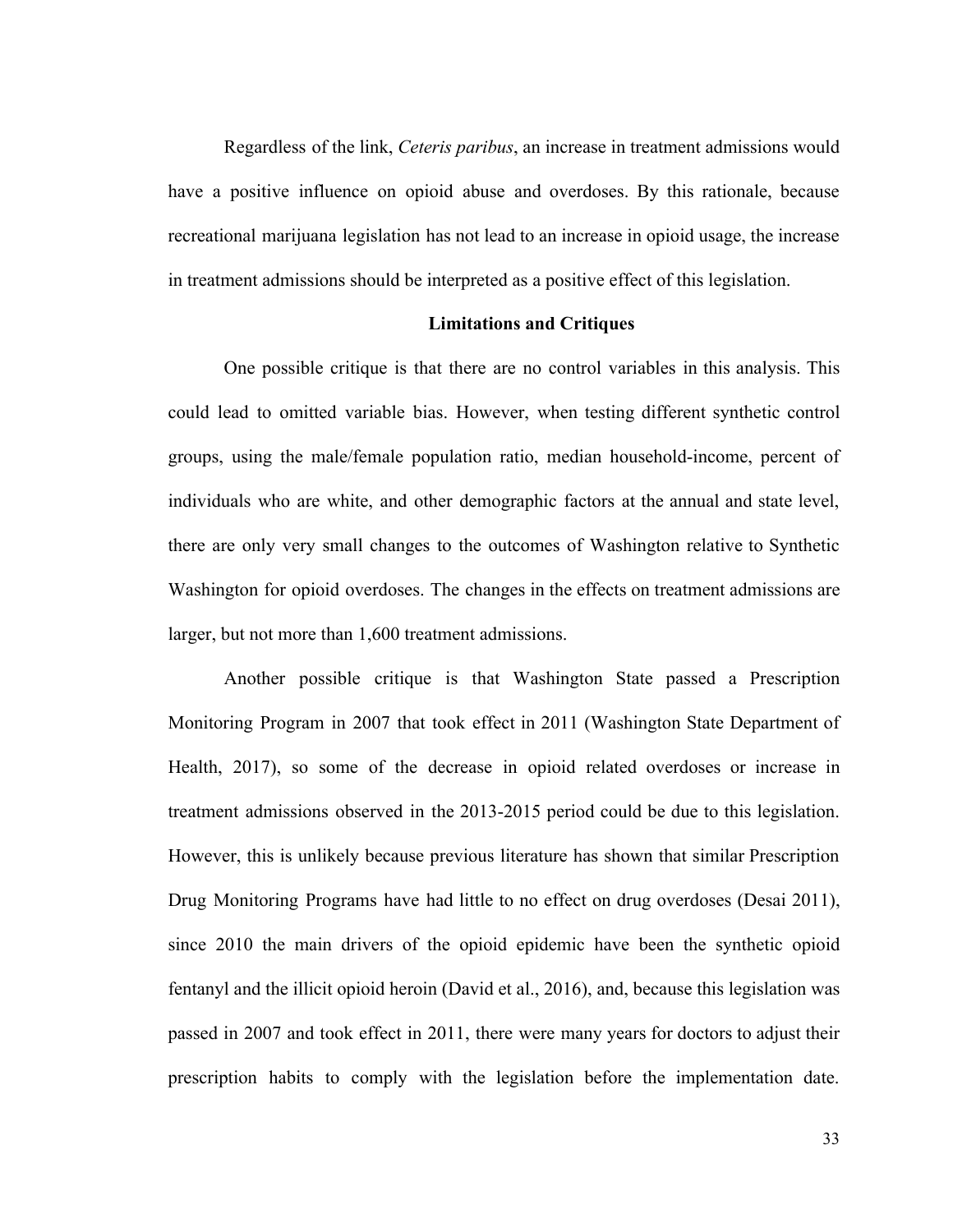Furthermore there were two years where this legislation could have impacted overdose rates and the number of treatment admissions before the recreational marijuana legislation took effect.

One limitation is that part of the decrease in opioid overdoses is likely partly explainable by the increase in treatment admissions. However, treatment admissions have been steadily increasing over the entire 2000-2014 period, but there have been no large declines in opioid abuse overdoses over the same period. Furthermore, even if the increase in treatment admissions explained the decline in opioid overdoses, there is no other factor that would likely have lead to an increase in treatment admissions for opioid abuse. Hence, this legislation would still have a large positive impact.

A third limitation is the amount of data; due to the recent nature of this epidemic and legislation there limited data available. This study cannot analyze the long term impacts of the recreational marijuana legislation and it remains challenging to create a control group due to the limited pre-treatment data.

#### **Conclusion**

<span id="page-35-0"></span>Previous literature showed a link between medical marijuana and a reduction in opioid abuse, predicate on medicinal marijuana being available through dispensaries. These studies use the opioid overdose crude death rate as well as the number of treatment admissions as proxies for the total amount of opioid abuse. Additionally, Barnett et al. (2017) employed an interrupted time series model to show that Colorado's legalization of recreational marijuana in 2012 lead to a decrease in the opioid overdose crude death rate.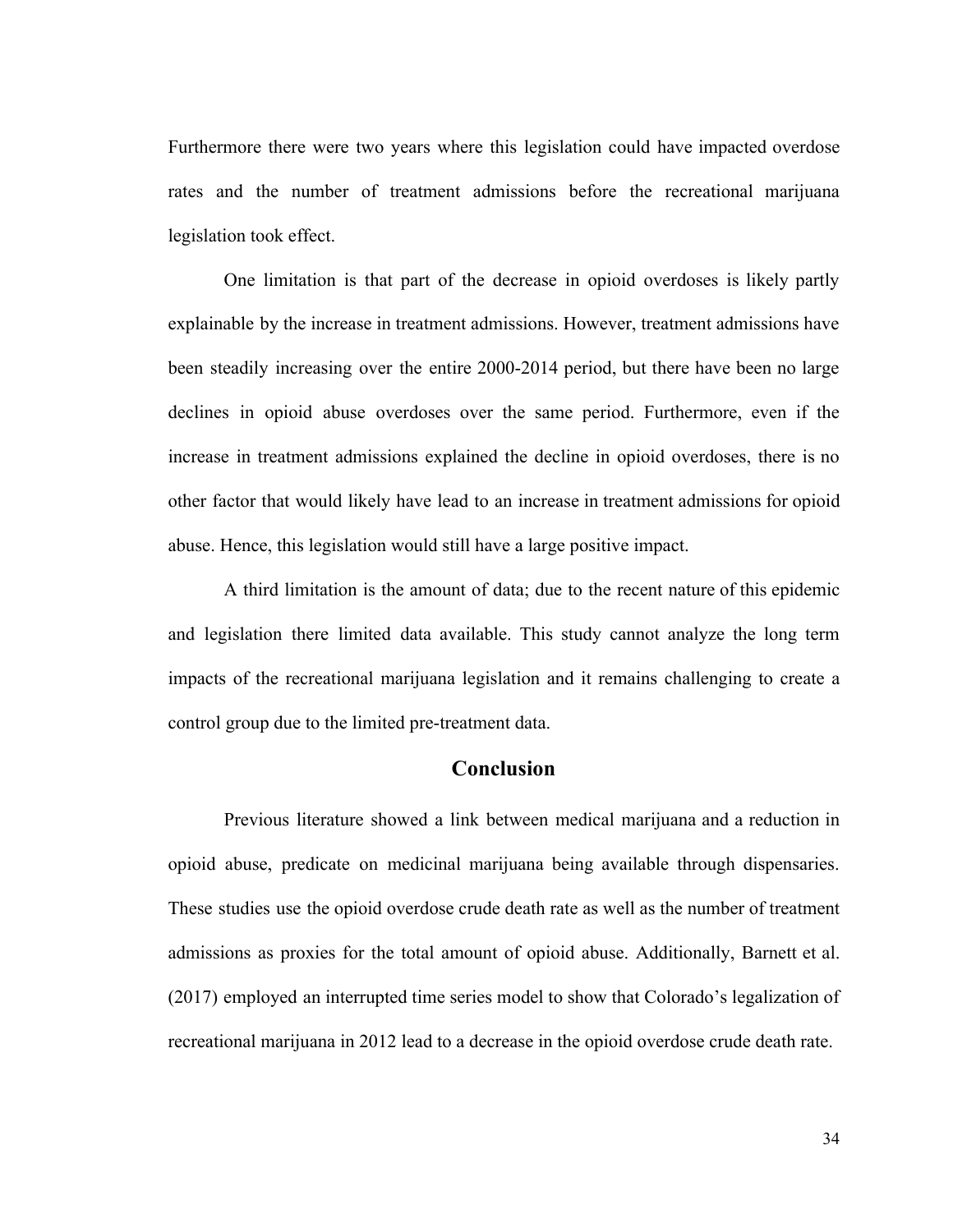I expand upon this literature by using a synthetic control group methodology in Washington State to study the impact of their 2012 legalization of recreational marijuana on opioid overdoses and treatment admissions in Washington State. In terms of the opioid overdose crude death rate, my result corroborate Barnett et al. (2017) and show that the legalization of recreational marijuana lead to a decline in the opioid overdose crude death rate in Washington State.

But, in terms of the treatment admissions, my results contradict previous findings. Previous literature has shown that medical marijuana laws lead to a reduction in treatment admissions but my study finds that the legalization of recreational marijuana lead to an increase in the number of treatment admissions. Because the opioid overdose crude death rate was declining over the post-treatment time period, I propose that treatment admissions should be seen as a benefit, instead of as a proxy for opioid abuse. Further research should be conducted in order to determine the linkage between the number of treatment admissions and the opioid overdose crude death rate, the long-term impacts of recreational marijuana legislation, and the impact of this policy across

different states and times.

The opioid epidemic is and has been one of the most pressing societal and policy issues facing our nation. It is ruining lives, destroying families, and killing thousands every year. Due to the incredible societal harm and death toll that the opioid epidemic is causing, it is imperative to continue analysis of and find effective responses to every facet of the opioid epidemic.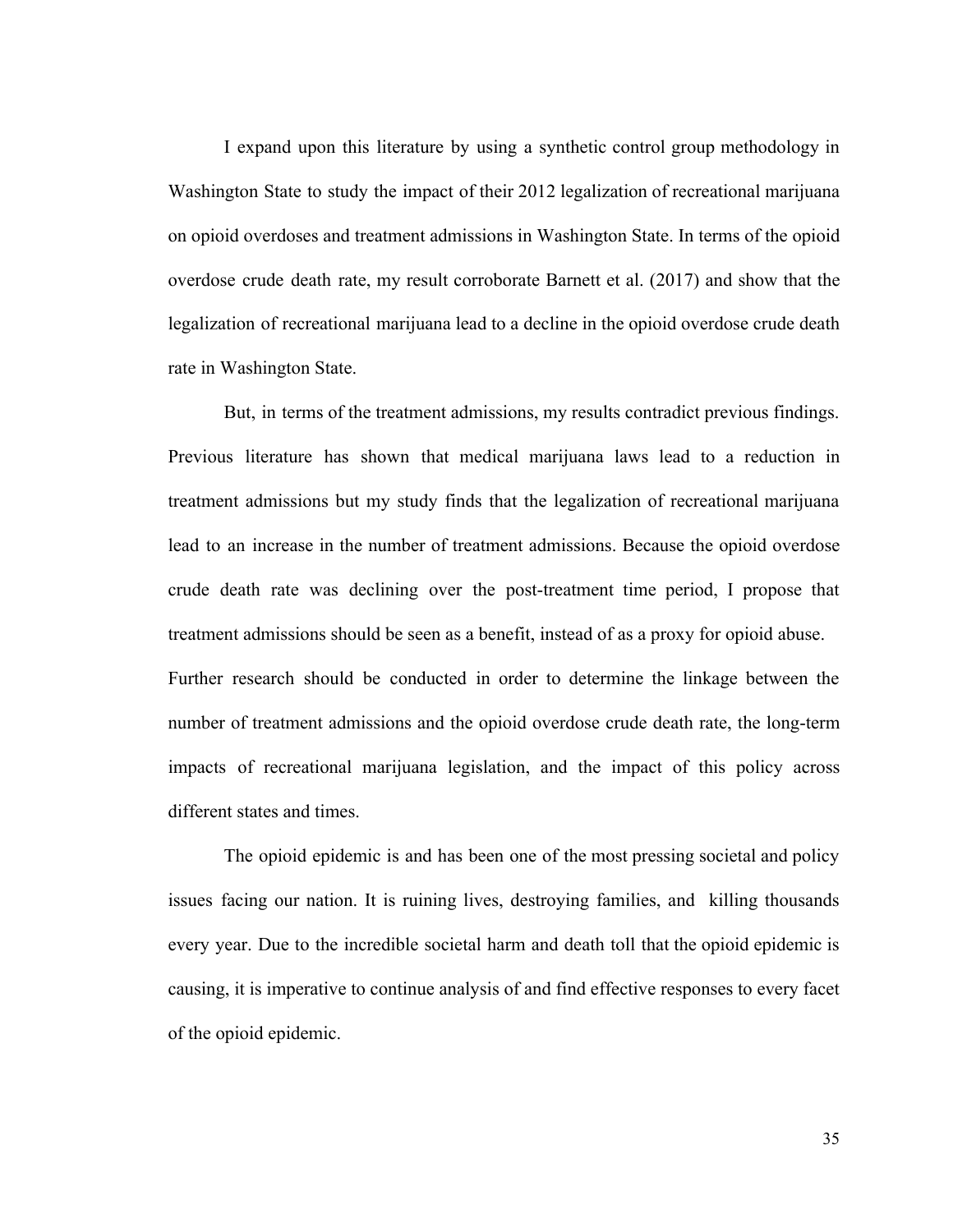#### <span id="page-37-0"></span>References

Abadie, Alberto, Alexis Diamond, and Jens Hainmueller. (2010) Synthetic Control Methods for Comparative Case Studies: Estimating the Effect of California's Tobacco Control Program. *Journal of the American Statistical Association*, 105(490): 493–505, doi:10.1198/jasa.2009.ap08746.

Alexander, Caleb, Hsien-Yen Chang, Matthew Daubresse, Mark Faul, Tatyana Lyapustina, Alim F. Ramji, Lainie Rutkow, and Elizabeth A. Stuart. (2016). Effect of a "Pill Mill" Law on Opioid Prescribing and Utilization: The Case of Texas. *Drug and Alcohol Dependence*, 159, 190-197, DOI: 10.1016/j.drugalcdep.2015.12.025.

Argys, Laura M.. Dhaval Dave, Joshua Latshaw, Daniel I. Rees, & Joseph J. Sabia. (2017). With a Little Help from My Friends: The Effects of Naloxone Access and Good Samaritan Laws on Opioid-Related Deaths. *National Bureau of Economic Research Working Paper Series*, no. 23171, accessed online 25 Sep. 2017, DOI: 10.3386/w23171.

Bachhuber, Colleen L. Barry, Marcus A., Chinazo O. Cunningham, & Brendan Saloner. (2014). Medical Cannabis Laws and Opioid Analgesic Overdose Mortality in the United States, 1999-2010. *Journal of the American Medical Association*, 174(10), 1668-1673, accessed online 26 Sep. 2017, DOI: 10.1001/jamainternmed.2014.4005.

Barnett, Tracey E., Chris Delcher, Melvin D. Livingston, and Alexander C. Wagenaar. (2017). Recreational Cannabis Legalization and Opioid-Related Deaths in Colorado, 2000-2015. *American Journal of Public Health*, 107(11), 1827-1829, accessed online 28 Nov. 2017.

Boyle, Maureen, Wilson M. Compton, and Eric Wargo. (2015). Prescription Opioid Abuse: Problems and Responses. *Preventive Medicine*, 80, 5-9, accessed online 28 Nov. 2017.

Center for Behavioral Health Statistics and Quality. (2016). Key Substance Use and Mental Health Indicators in the United States: Results from the 2015 National Survey on Drug Use and Health. *Health and Human Services* Publication No. SMA 16-4984, NSDUH Series H-51, accessed online 3 Dec. 2017.

Center for Disease Control and Prevention. (2011). Vital Signs: Overdoses of Prescription Opioid Pain Relievers -- United States, 1999 -- 2008. *Morbidity and Mortality Weekly Report,* 60(43), 1487-1492, accessed online 6 Nov. 2017.

Center for Disease Control and Prevention. (2017). CDC Awards \$28.6 Million to Help States Fight Opioid Overdose Epidemic. Press Release, accessed online 6 Nov. 2017, https://www.cdc.gov/media/releases/2017/p0905-opioid-funding.html.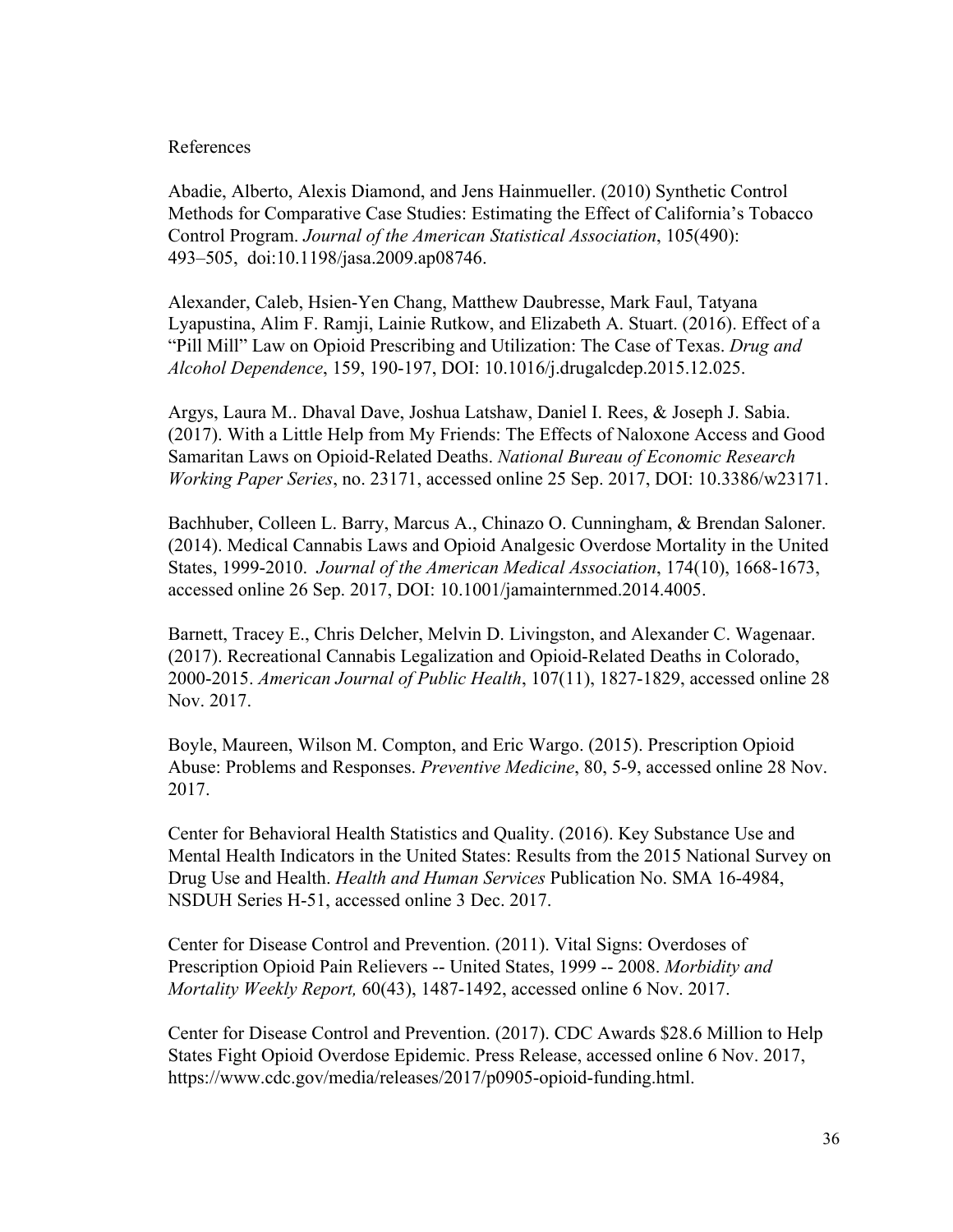Center for Disease Control and Prevention. (2017). "About Multiple Cause of Death, 1999-2015." *CDC.gov*, accessed online 6 Nov. 2017, https://wonder.cdc.gov/mcd-icd10.html.

Center for Disease control and Prevention. (2017). "Prescription Opioid Overdose Data." *CDC.gov*, accessed online 6 Nov. 2017, https://www.cdc.gov/drugoverdose/data/overdose.html.

Center for Disease Control and Prevention. (2017). "Prescribing Data." *CDC.gov*, accessed online 25 Sep. 2017, https://www.cdc.gov/drugoverdose/data/prescribing.html.

Cerdà, Magdalena, Deborah Hasin, June H. Kim, Katherine M. Keyes, Guohua Li, Silvia S. Martins, Christine Mauro, Julian Santaella-Tenorio, & Julia Wrobel. (2016). State Medical Marijuana Laws and the Prevalence of Opioids Detected Among Fatally Injured Drivers. American Journal of Public Health, 106(11), 2032-2037, accessed online 26 Sep. 2017, DOI: 10.2105/AJPH.2016.303426.

Chakravarthy, Bharath, Shahram Lotfipour, and Shyam Shah. (2012). Prescription Drug Monitoring Programs and Other Interventions to Combat Prescription Opioid Abuse. *Western Journal of emergency Medicine*, 13(5), 422-425, accessed online Nov. 28 2017, DOI: 10.5811/westjem.2012.7.12936.

Chen, Minxing, Theodore J. Cicero, Richard C. Dart, Steven P. Kurtz, Catherine O'Grady, Yamilka Stivers, and Hilary L. Surratt. (2013). Reductions in Prescription Opioid Diversion Following Recent Legislative Interventions in Florida. *Pharmacoepidemiology & Drug Safety*, 23(3), 314-320, DOI: 10.1002/pds.3553, accessed online 28 Nov. 2017.

Chriqui, Jamie F., Rosalie Liccardo Pacula, Deborah A. Reichmann, and Yvonne M. Terry-McElrath. (2002). State Medical Marijuana Laws: Understanding the Laws and Their Limitations. *Journal of Public Health Policy*, 23, 413-439, accessed online 9 Nov. 2017, DOI: 10.2307/3343240.

Cicero, Theodore J., Matthew S. Ellis, & Hilary L. Surrat. (2012). Effect of Abuse-Deterrent Formulation of OxyContin. *The New England Journal of Medicine*, 367, 187-189, accessed online 25 Sep. 2017, DOI: 10.1056/NEJMc120414.

Colorado Department of Revenue. (2017) "Marijuana Tax Data". *Colorado.gov*, accessed online 22 Nov. 2017.

Dart, Richard C., Hilary L. Surratt., Theodore J. Cicero., Mark W. Parrino, S. Geoff Severtson, Becki Bucher-Bartelson, & Jody L. Green. (2015). Trends in Opioid Analgesic Abuse and Mortality in the United States. *The New England Journal of Medicine*, 372, 241-248, accessed online 25 Sep. 2017, DOI: 10.1056/NEJMsa1406143.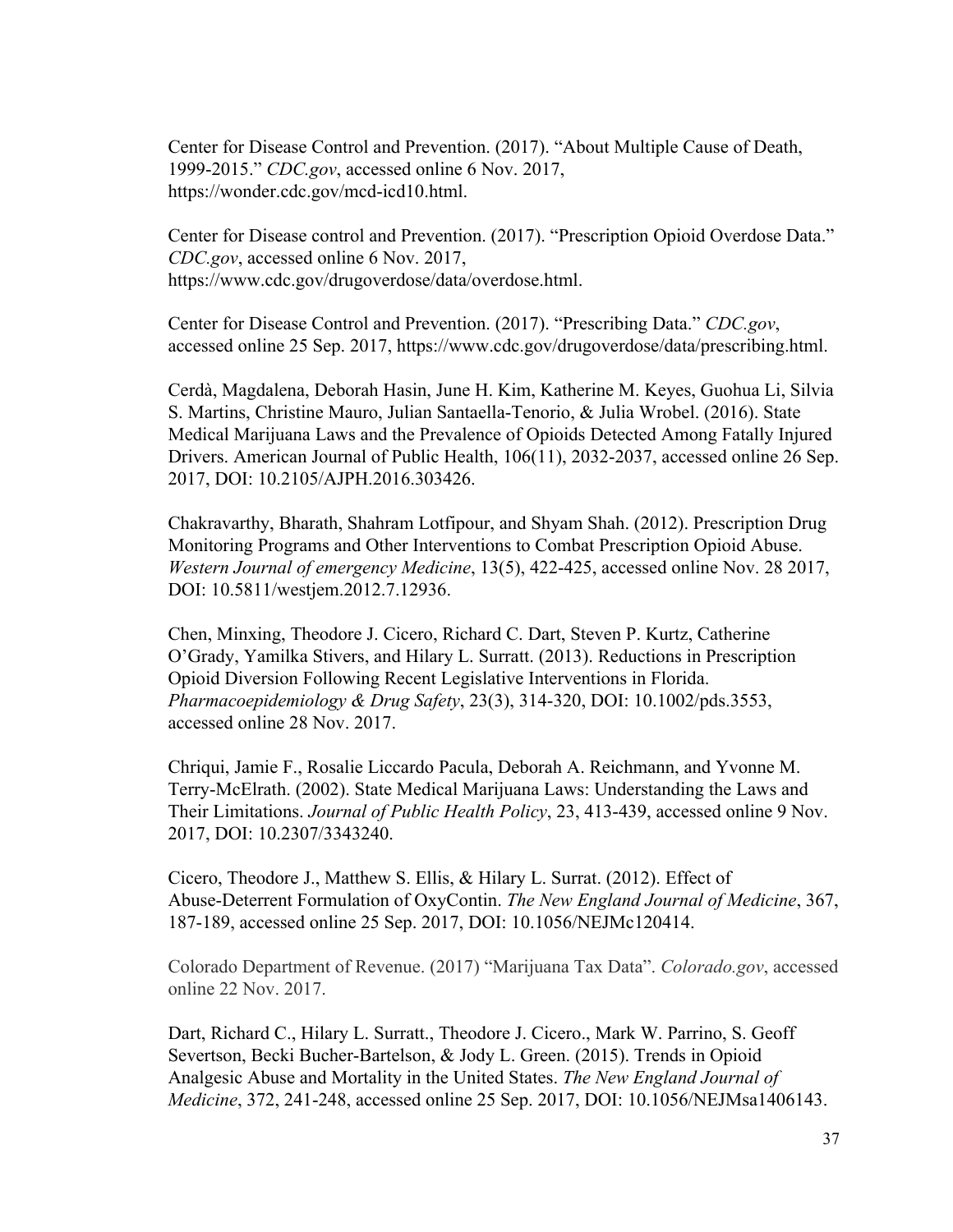David, Felicita, Rose A. Rudd, Puja Seth, and Lawrence Scholl. (2016). Increase in Drug and Opioid-Involved Overdose Deaths- United States, 2010-2015. *Morbidity and Mortality Weekly Report*, 65(50-51), 1445-1452, accessed online 22 Nov. 2017.

Desai, HA., EM Kilbourne, and Paulozzi LJ. (2011). Prescription Drug Monitoring Programs and Death Rates from Drug Overdose. *Pain Medicine*, 12(5), 747-754, 10.1111/j.1526-4637.2011.01062.x, accessed online 28 Nov. 2017.

Eddy, Mark. (2010). Medical Marijuana: Review and Analysis of Federal and State Policies. *Congressional Research Service*, accessed online 6, Nov. 2017.

Florence, Curtis S., Chao Zhou, Feijun Luo, & Likang Xu. (2016). The Economic Burden of Prescription Opioid Overdose, Abuse, and Dependence in the United States, 2013. *Journal of the Medical Care Section, American Public Health Association*, 54, 901-906, accessed online 25 Sep. 2017, DOI: 10.1097/MLR.0000000000000625.

Galiani, Sebastian, and Brian Quistorff. (2016). The **synth\_runner** Package: Utilities to Automate Synthetic Control Estimation Using **synth**\*. *Maryland Population Research Center*, accessed online 23 Nov. 2017.

Glenn, Elizabeth M., Matthew C. Harris, Lawrence M. Kessler, & Matthew N. Murray. (2017). Prescription Opioids and Labor Market Pains. *The Haslam College of Business*, accessed online 26 Sep. 2017.

Grabarsky, Todd. (2013). Conflicting Federal and State Medical Marijuana Policies: A Threat To Cooperative Federalism. *West Virginia Law Review*, 116, 1-32, accessed online 9 Nov. 2017.

Gugelmann, Hallam, Lewis Nelson, and Jeanmarie Perrone. (2012). Windmills and Pill Mills: Can PDMPs Tilt the Prescription Drug Epidemic?. *Journal of Medical Toxicology*, 8(4), 376-86, accessed online 28 Nov. 2017.

Hall, W., & M. Weier. (2015). Assessing the Public Health Impacts of Legalizing Recreational Cannabis Use in the USA. *Clinical Pharmacology & Therapeutics*, 97, 607-615, accessed online 26 Sep. 2017, DOI: 10.1002/cpt.110.

Heard, Kennon J., Andrew A. Monte, & Richard D. Zane. (2015). The Implications of Marijuana Legalization in Colorado. *The Journal of the American Medical Association*, 313(3), 241-242, accessed online 26 Sep. 2017, DOI: 10.1001/jama.2014.17057.

Hedegaard, Holly, Margaret Warner, & Arialdi M. Miniño. (2017). Drug Overdose Deaths in the United States, 1999-2015. *National Center for Health Statistics Data Brief*, 273, accessed online 25 Sep. 2017.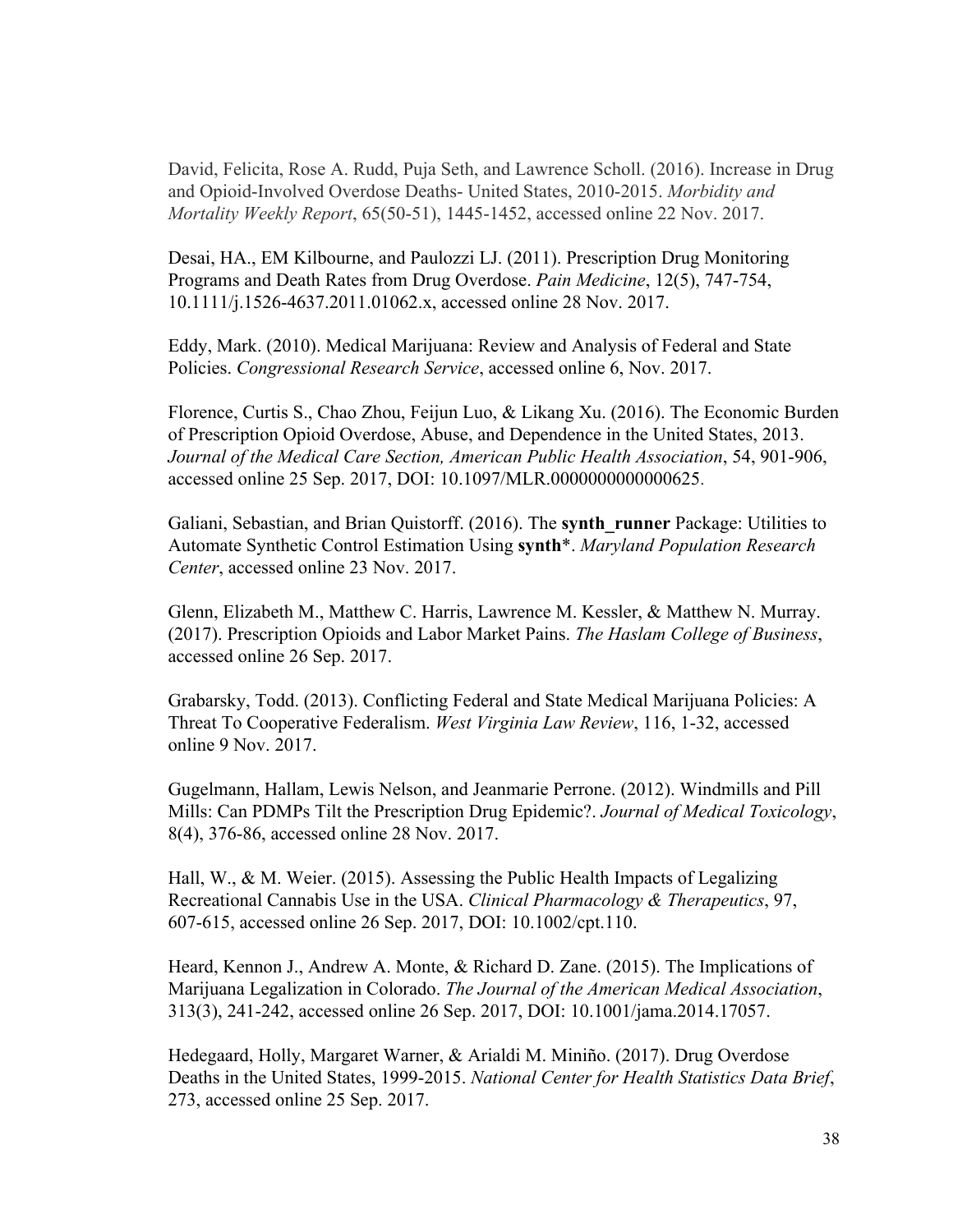Herter, Blake, Hal Johnson, Leonard Paulozzi, and Christina Porucznik. (2014). Decline in Drug Overdose Deaths after State Policy Changes -- Florida, 2010-2012. *Morbidity and Mortality Weekly Report*, 63(26), 569-574, accessed online Nov. 28 2017.

Hill, Kevin P.. (2015). Medical Marijuana for treatment of Chronic Pain and Other Medical Psychiatric Problems: A Clinical Review. *Journal of the American Medical Association*, 313(24), 2474-2483, accessed online 25 Sep. 2017, DOI:10.1001/jama.2015.6199.

Hollingsworth, Alex, Christopher J. Ruhm, & Kosali Simon. (2017). Macroeconomic Conditions and Opioid Abuse. *National Bureau of Economic Research Working Paper Series*, paper no. 23192, accessed online 26 Sep. 2017, DOI: 10.3386/w23192.

Hurd, L. Yasmin. (2017). Cannabidiol: Swinging the Marijuana Pendulum From 'Weed' to Medication to Treat the Opioid Epidemic. *Trends in Neurosciences*, 40(3), 124-127, accessed online 26 Sep. 2017, https://doi.org/10.1016/j.tins.2016.12.006.

Jacobson, Mireille, Rosalie Pacula ,& David Powell. (2017). Do Medical Marijuana Laws Reduce Addictions and Deaths Related to Pain Killers? *RAND Corporation*, accessed online 25 Sep. 2017.

Kamin, Sam. 2014. Cooperative Federalism and State Marijuana Regulation. University of Colorado Law Review 85: 1105-1123, accessed online 7 Nov. 2017.

Lembke, Anna. (2012). Why Doctors Prescribe Opioids to Known Opioid Abusers. The New England Journal of Medicine, 367, 1580-1581, accessed online 9 Nov. 2017, DOI: 10.1056/NEJMp1208498.

Maclean, Johanna Catherine, & Lauren Hersch Nicholas. (2016). The Effect of Medical Marijuana Laws on the Health and Labor Supply of Older Adults: Evidence from the Health and Retirement Study. *National Bureau of Economic Research Working Paper Series*, Paper No. 22688, accessed online 26 Sep. 2017, DOI: 10.3386/w22688.

Maxwell, Jane Carlisle. (2011). The prescription drug epidemic in the United States: A perfect storm. *Drug and Alcohol Review*, 30(3), 264-270, accessed online 9 Nov. 2017, DOI: 10.1111/j.1465-3362.2011.00291.x.

Meisel, Zachary, Julia Mitchell, Sean M. Murphy, & Daniel Polsky. (2016). Show Me The Money: Economic Evaluations of Opioid Use Disorder Interventions. *Leonard Davis Institute of Health Economics*, issue brief, accessed online 25 Sep. 2017.

National Institute on Drug Abuse. (2017). "Opioids". *DrugAbuse.gov*, accessed online 7 Nov. 2017, [https://www.drugabuse.gov/drugs-abuse/opioids.](https://www.drugabuse.gov/drugs-abuse/opioids)